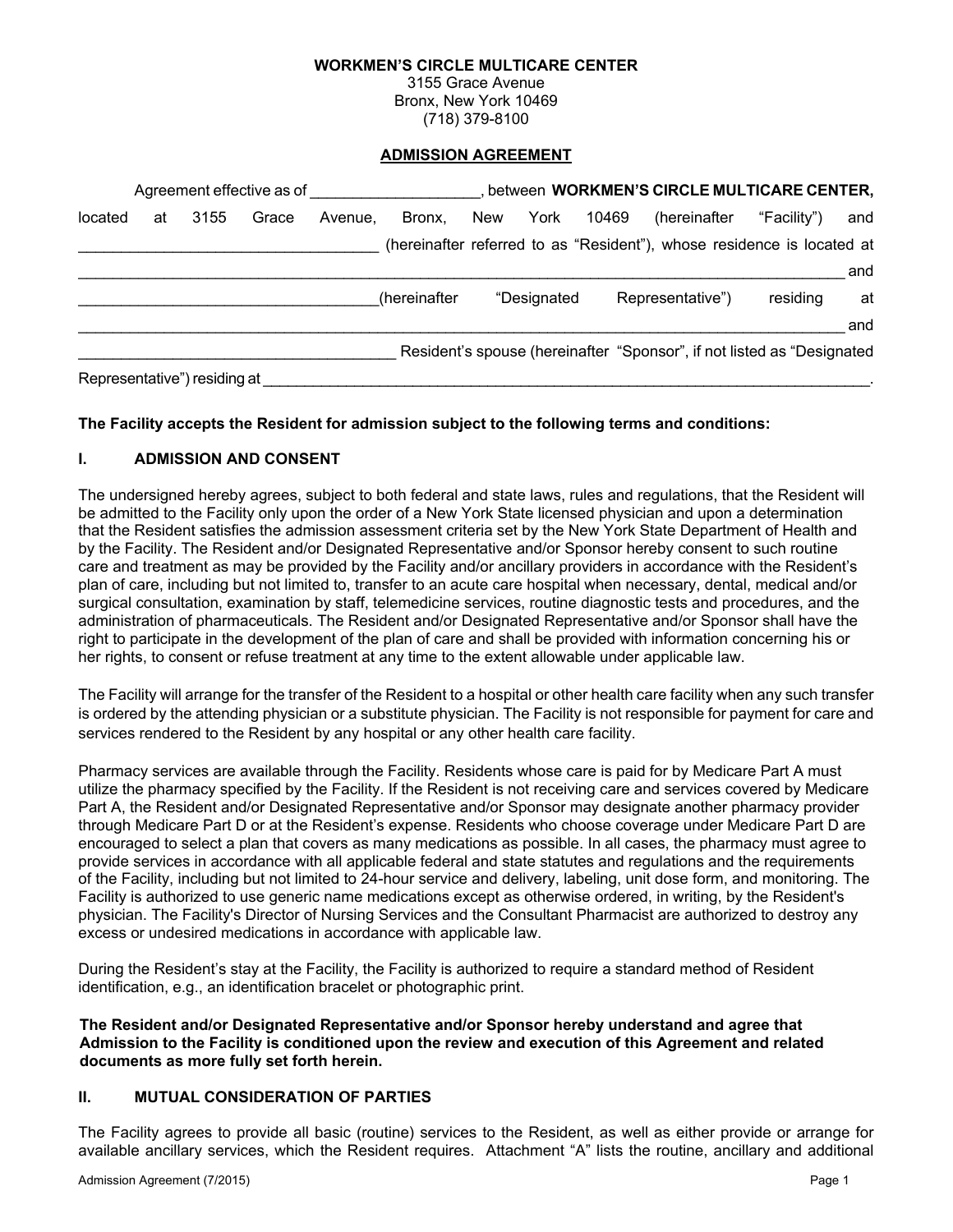services provided and/or arranged for by the Facility. A list of private pay charges for certain ancillary and other available services is attached to this Agreement and included in your admission package.

The Resident and/or Designated Representative and/or Sponsor understand and agree that the Facility's acceptance of the Resident is based on the Resident's and/or Designated Representative's and/or Sponsor's representation that the Resident has resources, insurance coverage and/or is eligible for government benefits (including Medicare and/or

Medicaid) to cover the cost of care at the Facility. Furthermore, the Resident and/or Designated Representative and/or Sponsor agree to take all necessary steps to ensure that the Facility and its associated providers receive payment from these and/or other available sources consistent with this Agreement. The Resident and/or Designated Representative and/or Sponsor may be required to file an application for admission, make full and complete disclosure to the Facility of all income (including Social Security, pension and other periodic receipts), assets, insurance coverage and any other resources available to the Resident that could be available to pay for the cost of care and provide a certification regarding the full and complete disclosure of all financial resources, all of which the Facility will rely upon in accepting the Resident for admission. We also require proof of U.S. citizenship.

**The Resident and/or Designated Representative and/or Sponsor agree to comply with all applicable policies, procedures, re**gulations and rules of the Facility.

# **III. ANTICIPATED SERVICES**

It is anticipated that the Resident will initially require the following level of care (should the Resident's condition and level of care needs change, such change will be noted in the Resident's medical record):

|                | Sub-Acute Care*: [Check one of the following: | <b>Medically Complex</b> | Rehabilitation] |
|----------------|-----------------------------------------------|--------------------------|-----------------|
| Long Term Care |                                               |                          |                 |
| Hospice Care   |                                               |                          |                 |

**\_\_\_\_\_** Other \_\_\_\_\_\_\_\_\_\_\_\_\_\_\_\_\_\_\_\_\_\_

\*WORKMEN'S CIRCLE MULTICARE CENTER defines sub-acute care as goal-oriented, comprehensive, inpatient care designed for an individual who has an acute illness, injury, or exacerbation of a disease process and who intends to be discharged to the community. It is generally rendered at the Facility immediately after, or instead of, acute hospitalization. Sub-acute care lasts for a limited time or until a condition is stabilized or a predetermined treatment course is completed.

Residents admitted for sub-acute care services are admitted with the expectation that, unless continued placement in the Facility is medically appropriate, they will be discharged once sub-acute services are no longer required. It is the mutual objective of the Resident and the Facility that the Resident returns to his/her home or a less restrictive setting, if appropriate. The Resident and/or his/her Designated Representative and/or Sponsor agree to facilitate discharge as soon as medically appropriate, and hereby represent and agree that they will work with the Facility staff to secure an appropriate and timely discharge.

**In the event Resident is admitted for sub-acute services and subsequently, by virtue of his or her health condition, requires long-term care placement, an intra-facility room change or transfer to a more appropriate setting may be necessary. Any such room change shall be carried out in accordance with applicable law and the Facility's policies and procedures.**

## **IV. FINANCIAL ARRANGEMENTS**

By entering into this Agreement, the Resident and/or Designated Representative and/or Sponsor understand and agree to the payment obligations set forth herein:

# **(a) Obligation of Resident and/or Designated Representative and/or Sponsor**

Admission Agreement (7/2015) Page 2 The Resident and/or Designated Representative and/or Sponsor shall ensure that the Resident has a continuous payment source and/or shall pay the Facility on a private pay basis, with private insurance, and/or by means of a third party government payor, such as Medicare or Medicaid. A Resident's obligation to guarantee payment is personal and limited to the extent of his/her finances, and, consistent with applicable laws, rules and regulations, to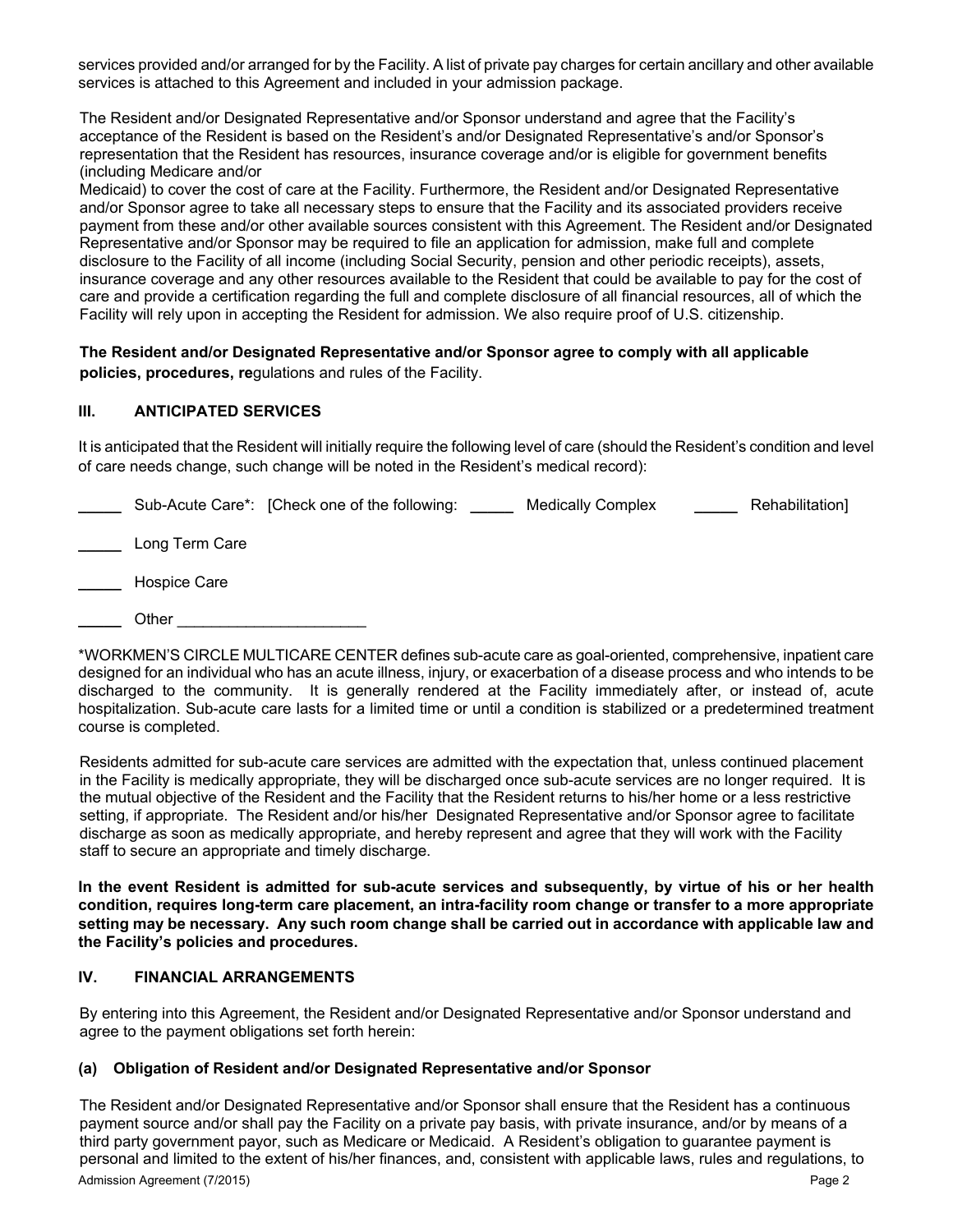the extent of his/her spouse's income and resources as well. The Designated Representative is responsible for providing payment from the Resident's income and resources to the extent he/she has access to such income and resources without the Designated Representative incurring personal financial liability. By signing this Agreement, however, the Designated Representative personally guarantees a continuity of payment from the Resident's funds to which he/she has access or control and agrees to arrange for third-party payment, if necessary, to meet the Resident's cost of care. Unless the Designated Representative is also the resident's spouse or Sponsor, the Designated Representative is not obligated to pay for the cost of the Resident's care from his/her own funds, except to the extent of his/her breach of this Agreement. A Sponsor, usually the Resident's spouse, as defined pursuant to 10 NYCRR §415.2, is "the agency or the person or persons, other than the resident, responsible in whole or in part for the financial support of the Resident, including the costs of care in the Facility." The Resident, Designated Representative and/or Sponsor agree to provide or arrange for payment for any portion or all of the applicable private pay room and board rate, the ancillary charges incurred for services not covered by third party payors and/or any required deductibles, co-insurance or monthly income budgeted by the Medicaid program (NAMI) and may be responsible to the Facility for the damages arising from his/her breach of this Agreement. Payment to the Facility shall be made on a monthly basis as billed.

If the Resident has no third party coverage or if the Resident remains in the Facility after any such coverage terminates because it is deemed no longer "medically necessary" or for any other reason consistent with applicable law, the Resident, Designated Representative and/or Sponsor agree to pay or arrange payment for the private pay room and board rate and the ancillary charges incurred until discharge or until another source of coverage becomes available in accordance with applicable Federal and State laws and regulations. The Facility will notify the Resident, Designated Representative and/or Sponsor of a third-party payor's discontinuation of coverage.

**The execution of this Agreement by the Designated Representative and/or Sponsor cannot, and shall not, serve as a third-party guarantee of payment in violation of applicable law and regulation. Notwithstanding the foregoing, the Designated Representative and/or Sponsor will be held personally responsible and liable for a breach of his/her actions or omissions under the terms of this Agreement which actions or omissions have caused and/or contributed to non-payment of the Facility's fees. Such actions or omissions constituting a breach of this Agreement include, but are not limited to, the following: (i) failing to utilize the Resident's funds to pay for the Resident's care at the Facility when the Designated Representative and/or Sponsor has control over the Resident's funds through a Power-of-Attorney, access to joint accounts and/or the like; (ii) misappropriation, diversion and/or transfer(s) of the Resident's funds which result in the Resident having insufficient private resources to pay for the cost of the Resident's care and/or in being ineligible to receive third-party benefits (i.e., Medicaid); (iii) failure to remit the Resident's social security and/or pension income to the Facility; (iv) failure to provide requested information and/or documentation to the Facility or to third-party payor(s), such as an insurer or Medicaid; and/or (v) the provision of false, misleading or incomplete information and/or documentation, regarding matters including, but not limited to, the Resident's financial resources, citizenship or immigration status, and/or third-party insurance coverage, to the extent that the Facility relies on such information and/or documentation to its detriment. Any failure of the Designated Representative and/or Sponsor to use the Resident's funds in accordance with the terms of this Agreement will constitute a breach of contract on the part of the Designated Representative and/or Sponsor.** 

The Resident and Designated Representative and Sponsor each separately warrant that he/she has disclosed to the Facility the identity of all individuals with legal access to the Resident's income or resources. The Designated Representative and Sponsor, as Financial Agent of the Resident, shall be required to execute the Financial Agent Agreement attached as Exhibit 2.

## **(b) Anticipated Payor**

The Resident and/or Designated Representative and/or Sponsor represent to the Facility that it is anticipated that the cost of the Resident's care will be paid in whole or in part by (check all that apply, including both primary and secondary payors):

| Medicare               | Medicaid                                                   | Veteran's Administration Benefits     |
|------------------------|------------------------------------------------------------|---------------------------------------|
| <b>Private Payment</b> | No Fault Insurance Benefits                                | <b>Worker's Compensation Benefits</b> |
|                        | Managed Care Organization: (Specify Name of Organization): |                                       |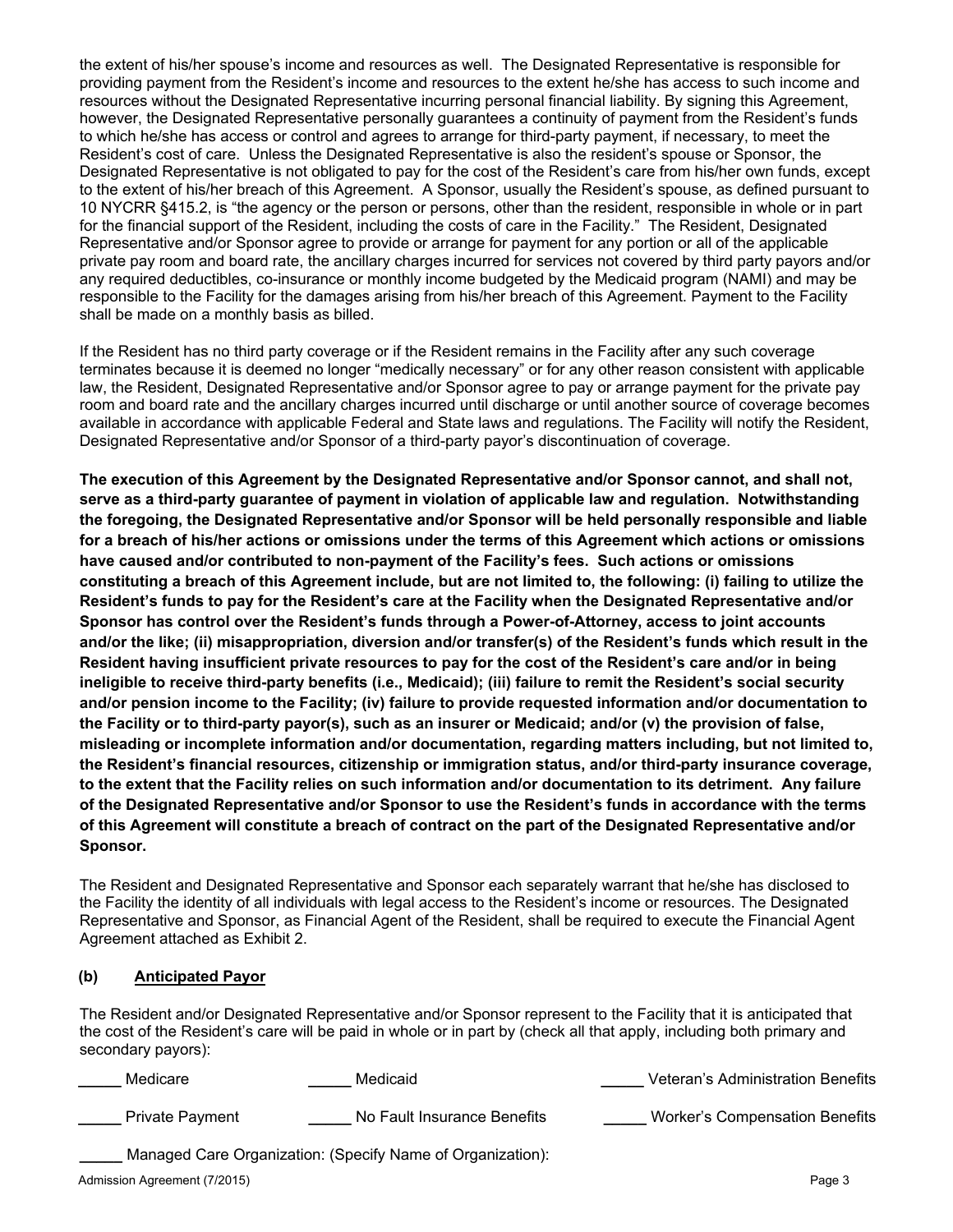Other private insurance: (Specify Name of Insurance Company):

**\_\_\_\_\_** Other (Please Specify): \_\_\_\_\_\_\_\_\_\_\_\_\_\_\_\_\_\_\_\_\_\_\_\_\_\_\_\_\_\_\_\_\_\_\_\_\_\_\_

 $\mathcal{L}_\text{max}$  and  $\mathcal{L}_\text{max}$  and  $\mathcal{L}_\text{max}$  and  $\mathcal{L}_\text{max}$ 

**The Resident and/or the Designated Representative and/or Sponsor agree to provide the Facility with all relevant information and documentation regarding all potential third party payors including, but not limited to, all documentation required under State or Federal Law to verify eligibility for Medicare or Medicaid. The Resident and/or the Designated Representative and/or Sponsor understand that if the anticipated payor does not pay for the full cost of care, then the Resident and/or the Designated Representative and/or Sponsor will be responsible for paying for the cost of such care through the Resident's funds to which he/she has legal access and/or by securing coverage through another third party payor. This provision will be applied consistent with any agreement the Facility may have with a third party payor.** 

**The Resident and/or the Designated Representative and/or Sponsor understand that, although the Facility will be available to assist the Resident and/or Designated Representative and/or Sponsor to apply for third party coverage, it is ultimately the responsibility of the Resident and/or the Designated Representative and/or Sponsor to timely apply for and meet the requirements of third party payors (including, but not limited to, Medicaid). In the case of a Resident who does not meet the eligibility criteria for coverage by third party payors, the Resident, Designated Representative and/or Sponsor will be billed at the Facility's private pay room and board rate.** 

# **(c) Private Payment**

If the Resident is paying privately for the cost of his or her care, and part or all of such payment is not covered by a third party payor, the private room rate for room and board is **\$620.00 per day** for a private room and **\$595.00 per day** for a semi-private room In addition, the Resident will be billed for ancillary services including, but not limited to, urinary care supplies, trach and ostomy supplies, surgical supplies, parenteral and enteral feeding supplies, occupational, speech and physical therapy, physician services, prescription medications, laboratory tests, x-rays and other diagnostic services, ambulance/ambulette services, beauty and barber services, and newspaper delivery and extraordinary rehabilitative devices according to the Facility's and/or the service providers' charge schedules. However, rates of payment to the Facility may differ for individuals with additional sources of payment such as Medicare, Medicaid and third-party insurance. A copy of the Facility charge schedule for ancillary services is attached to this Agreement and included in your admission package. Payment must be made to the Facility upon receipt of the bill by the Resident, Designated Representative and/or Sponsor. The private pay room and board rate and additional services charges are subject to increase upon thirty (30) days written notice to the Resident, Designated Representative and/or Sponsor.

## **(d) Private Pay Advance Billing Policy**

The Facility bills private pay individuals for the private pay room and board charges on a two (2) month advance basis. Bills for ancillary charges are generated in the month following the month the services were rendered. All bills are generated by the end of each month and cover the next month of room and board charges and the previous month's ancillary charges. All payments are due upon receipt of the bill by the Resident, Designated Representative and/or Sponsor.

**Advance payments are not required upon admission from individuals eligible for Medicare/Medicaid/Veterans Administration benefits. However, immediately upon the ineligibility of a Resident and/or the expiration or discontinuation of coverage for services at the Facility by Medicare, Medicaid or the Veterans Administration, the Resident will be required to remit advance payment at the Facility's private pay room and board rate in accordance with the above-mentioned policies of the Facility.**

## **(e) Late Charges**

**Interest at the rate of eighteen (18%) percent per annum [1 1/2% per month] will be assessed on all accounts more than thirty (30) days overdue.** 

## **(f) Collection Costs, Including Attorney and Court Fees**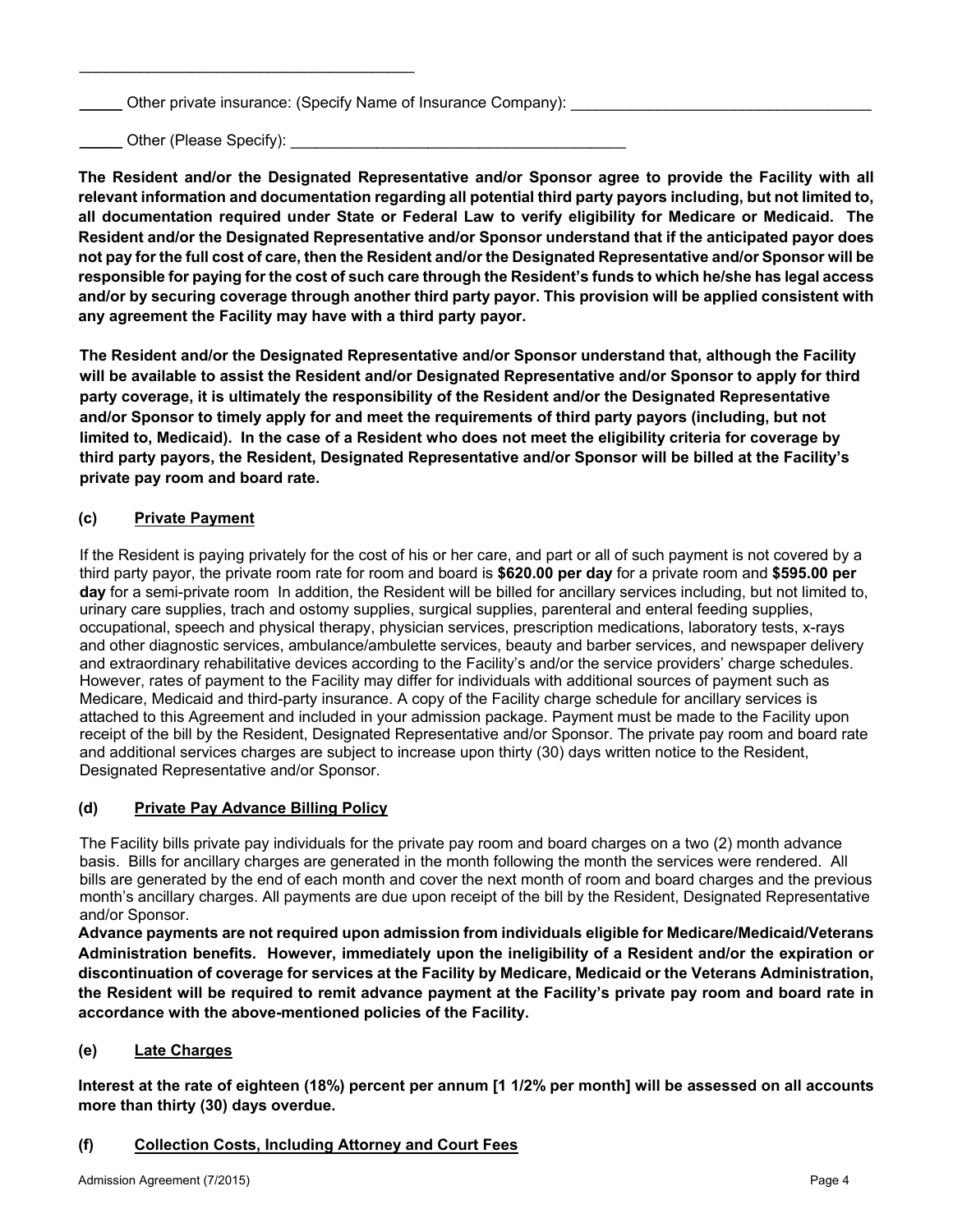**If the Resident, the Designated Representative and/or the Sponsor fail to make payments within thirty (30) days of the date payment is due, the Resident, Designated Representative and/or Sponsor shall pay (in accordance with the terms and provisions of this Agreement) all expenses incurred by the Facility, in connection with its attempts to collect the outstanding payment. Such collection costs will include, but may not be limited to, attorneys' fees, court costs and related disbursements. In addition, the Resident, Designated Representative and/or Sponsor shall pay (in accordance with the terms and provisions of this Agreement) all late charges as noted above.**

## **(g) Third Party Private Insurance and Managed Care**

If the Resident is covered by a private insurance plan or under a managed care benefit plan that has a contract with the Facility, payment of his or her care will be according to the rates for coverage of skilled nursing facility benefits set forth in the written financial agreement with the Facility and the third party insurer or managed care payor. Residents who are members of a managed care benefit plan that is under a contract with the Facility to provide specified services to plan members will have such services covered as long as the Resident meets the eligibility requirements of the managed care benefit plan. To the extent the Resident meets the eligibility requirements of the managed care benefit plan, he or she will be financially responsible only for those services that are not included in the list of covered services under his or her plan and applicable co-pays and deductibles.

If Resident is covered by a private insurance plan or under a managed care benefit plan that **does not** have a contract with the Facility, and where the insurance proceeds under the private plan are insufficient to cover the cost of care, the Resident will be responsible for any difference. The Facility will bill the Resident for any such difference on a monthly basis as described in the "Private Payment" section above. The coverage requirements for nursing home care vary depending on the terms of the insurance or managed care plan. Questions regarding private insurance and managed care coverage should be directed to the social work staff, the business office and/or the Resident's insurance or managed care plan, carrier or agent.

If Resident is covered by a private insurance plan or under a managed care benefit plan for either all or a portion of the Facility's charges pursuant to the terms of the Resident's plan, by execution of this Agreement the Resident hereby authorizes the Facility to utilize participating physicians and providers of ancillary services or supplies, if required by the plan for full benefit coverage, unless the Resident specifically requests a non-participating provider with the understanding and agreement that the Resident will be responsible for the additional charges, if any, as a result of using such non-participating providers.

Alternate Physician or Professional Provider of Service: The Resident and/or Designated Representative and/or Sponsor agree that if the physician or any other professional provider of service designated by the Resident and/or Designated Representative and/or Sponsor is not available to serve the Resident, fails to serve the Resident, or fails to comply with any applicable provision of federal or state law, the Facility is authorized to obtain the services of a substitute physician or professional provider of service. Payment for such services will be made in accordance with this Agreement.

**The Resident is responsible for timely advising the Facility of what benefits, if any, may be available from his or her private insurance and/or managed care plan. Charges may be assessed above the covered benefit for skilled nursing facility care depending on the insurance coverage, managed care plan and/or written agreement with the Facility. Furthermore, the Resident's coverage may be subject to co-insurance, deductibles and/or copayments which will be the Resident's responsibility and billed according to the terms for private payment stated above.** 

**In the event of denial of payment by a third-party payor, exhaustion of benefits and/or termination of coverage, the Resident, Designated Representative and/or Sponsor shall be responsible (in accordance with the terms and provisions of this Agreement) for payment to the Facility as described in the "Private Pay" section above and in accordance with applicable law.** 

## **(h) Medicaid**

If and when the Resident's assets/funds have fallen below the Medicaid eligibility levels, and the Resident otherwise satisfies the Medicaid eligibility requirements, and the Resident is not entitled to any other third-party coverage, the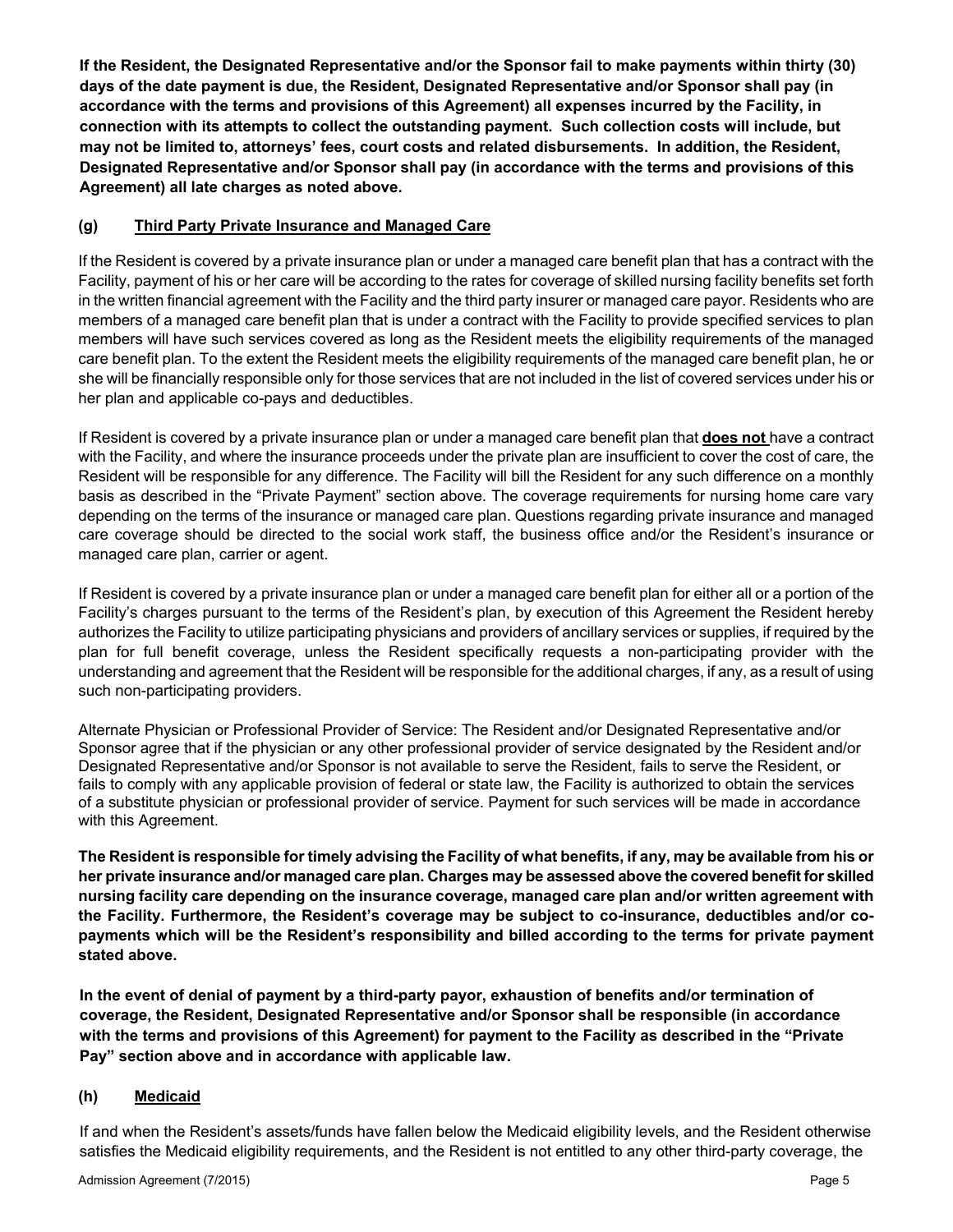Resident should be eligible for Medicaid (see Attachment "B"), often referred to as the "payor of last resort." **THE RESIDENT, DESIGNATED REPRESENTATIVE AND/OR SPONSOR AGREE TO NOTIFY THE FACILITY AT LEAST THREE (3) MONTHS PRIOR TO THE EXHAUSTION OF THE RESIDENT'S FUNDS AND/OR INSURANCE COVERAGE TO CONFIRM THAT THE RESIDENT, DESIGNATED REPRESENTATIVE AND/OR SPONSOR HAS OR WILL SUBMIT A TIMELY MEDICAID APPLICATION AND ENSURE THAT ALL ELIGIBILITY REQUIREMENTS HAVE BEEN MET. THE RESIDENT, DESIGNATED REPRESENTATIVE AND/OR SPONSOR AGREE TO APPLY FOR MEDICAID BENEFITS PRIOR TO THE EXHAUSTION OF THE RESIDENT'S RESOURCES.** Services reimbursed under Medicaid are outlined in Attachment "A" to this Agreement.

*Transfer(s) of the Resident's assets that occurred on or after February 18, 2006 may result in a period of Medicaid ineligibility. The Resident, Designated Representative and/or Sponsor represent that no such transfer(s) have been made that would leave the Resident without a payment source when he or she is otherwise eligible for Medicaid.* 

If the Resident's care is covered by Medicaid, the Resident, Designated Representative and/or Sponsor agree to remit to the Facility the Resident's Net Available Monthly Income or "NAMI" on a timely basis, pursuant to the Resident's Medicaid budget (see Attachment "B"). The Resident's NAMI, as determined by Medicaid, generally equals his or her income (for example Social Security income, pension income, etc.) which is available to offset the cost of care after all allowable deductions have been made. The Facility has no control over the determination of NAMI amounts. When the Resident is awaiting the issuance of a Medicaid budget, the Resident, Designated Representative and/or Sponsor shall remit the anticipated NAMI to the Facility in a timely manner as discussed more fully below.

**If Medicaid denies coverage, the Resident, Designated Representative and/or Sponsor hereby agree to remit to the Facility any outstanding amounts for unpaid services not covered by other third-party payors subject to applicable federal and state laws and regulations. Such amounts shall be calculated in accordance with the Facility's applicable prevailing private rates and charges for all basic and additional services provided.** 

# **(i) Direct Deposit**

All long-term residents and all short-term residents transferred to long-term care may have their Net Available Monthly Income or NAMI (Social Security, pension benefits, etc.) deposited in the Facility's account and/or their "personal income allowance" deposited in their personal account via electronic direct deposit. If you would like the Facility to assist you/the Resident in obtaining direct deposit of these income sources, **please initial all that apply below.** By initialing below you are agreeing to allow the Facility to become representative payee for direct deposit purposes.

- \_\_\_\_\_\_\_\_\_\_\_ I wish to have my/the Resident's **Social Security** Income directly deposited into the Facility's account as Representative Payee.
	- \_\_\_\_\_\_\_\_\_\_\_ I wish to have my/the Resident's **Pension** Income directly deposited into the Resident's PNA account at the Facility and, if my/the Resident's pension check cannot be directly deposited, then I wish to change the address so that such income check is physically sent to the Resident c/o the Facility's address.
		- (Specify Name of Pension benefit organization)
		- I wish to have my/the Resident's income directly deposited into the Resident's PNA account at the Facility and, if my/the Resident's income check cannot be directly deposited, then I wish to change the address so that such income check is physically sent to the Resident c/o the Facility's address.
			- (Specify Name of the income source)

I understand that the Facility will apply any income received towards my/the Resident's NAMI obligation in accordance with applicable Social Services Law and regulations and/or towards my/the Resident's anticipated NAMI obligation and that the Facility will deposit my/the Resident's "personal income allowance" in my/the Resident's personal account at the Facility.

Admission Agreement (7/2015) Page 6 I understand that during the pendency of my/the Resident's Medicaid application that the Resident's "estimated" NAMI should be turned over to the Facility to be applied on the Resident's account either via direct deposit as indicated above or by submitting a check for such income or by turning over such income checks on a monthly basis on or before the  $5<sup>th</sup>$ day of the month. I understand that the Resident's NAMI is determined by the applicable Department of Social Services and that the amount of such NAMI is subject to change upon the issuance of a budget. I understand that I/the Resident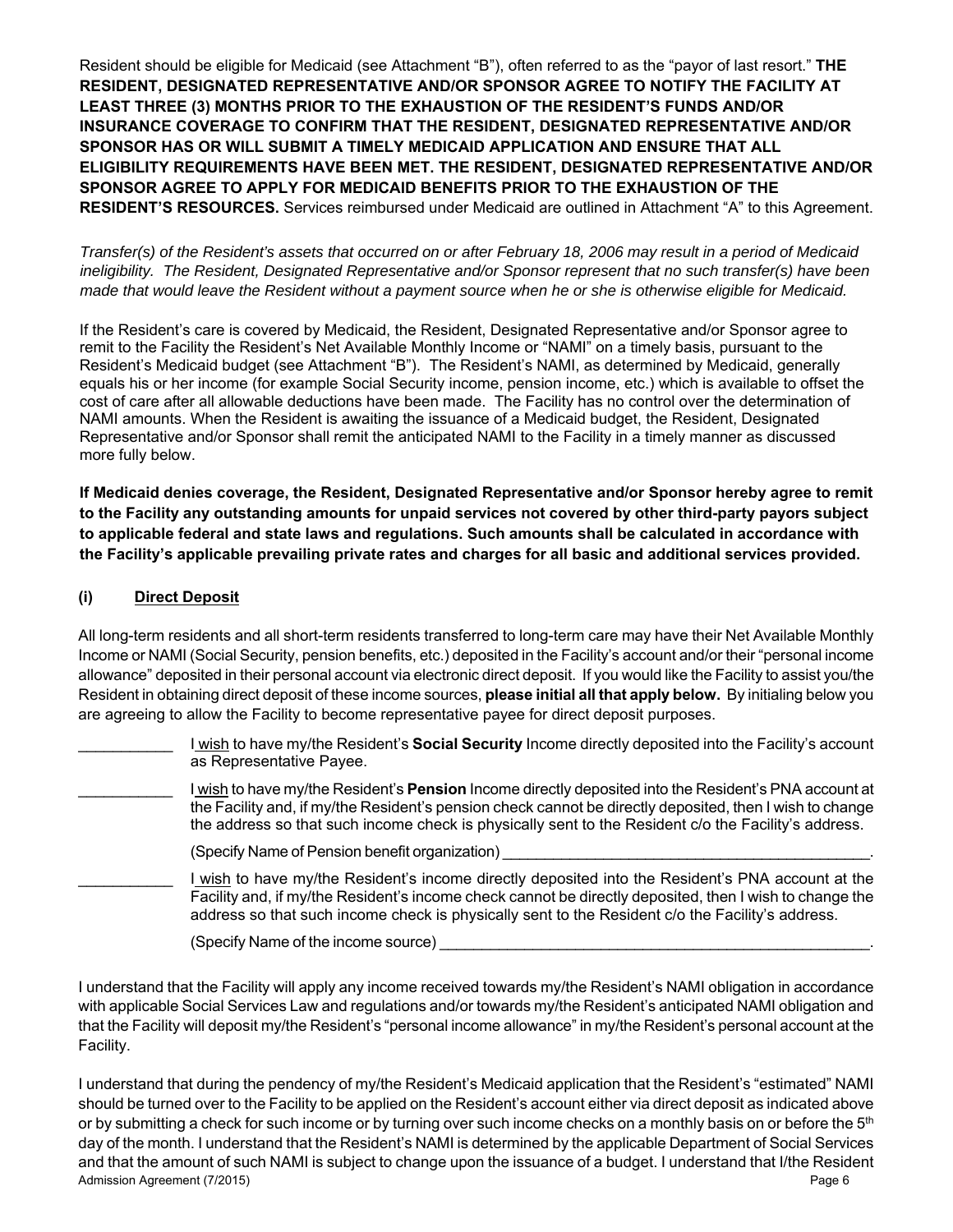is/are responsible for any differences between the "estimated" NAMI and the actual budgeted NAMI. Similarly, credit balances, if any, resulting from such "estimated" NAMI payments made to the Facility during the pendency of the Resident's Medicaid application will be refunded less any payments, monies, or balance due to the Facility for the services rendered to the Resident pursuant to terms of this Agreement.

# **(j) Medicare**

If the Resident meets the eligibility requirements for Skilled Nursing Facility benefits under the Medicare Part A Hospital Insurance Program, the Facility will bill Medicare directly for Part A services provided to the Resident. Medicare will reimburse the Facility a fixed *per diem* or daily fee based on the Resident's classification within the Medicare RUGS III guidelines. If the Resident meets the eligibility criteria, Medicare may provide coverage of up to 100 days of care. The first 20 days of covered services may be fully paid for, and the next 80 days (days 21 through 100) of the covered services may be paid for by Medicare subject to a daily co-insurance amount for which the Resident is responsible. Please note, an individual who is a Medicare beneficiary under Part A and Part B and/or Part D programs, and who subsequently exhausts their coverage under Part A or is no longer in need of a covered level of skilled care under Part A, may still be eligible to receive coverage for certain Part B services (previously included in the Part A payment to the Facility) and Part D services after they are no longer eligible for coverage under Part A.

**Medicare will terminate coverage for Medicare beneficiaries receiving physical, occupational and/or speech therapy ("therapy services") if the Resident does not receive therapy for three (3) consecutive days, whether planned or unplanned, for any reason, including illness or refusals, doctor appointments or religious holidays. If such therapy was the basis for Medicare Part A coverage, the Resident, Designated Representative and/or Sponsor would be responsible for the cost of such stay, in accordance with applicable Federal and State laws and regulations, unless another payor source is available.** 

**If Medicare denies coverage, the Resident, the Designated Representative and/or Sponsor hereby agree to remit to the Facility any outstanding amounts for unpaid services not covered by other third party payors subject to applicable federal and state laws and regulations. Such amounts shall be calculated in accordance with the Facility's applicable prevailing private rates and charges for all basic and additional services provided to the Resident.** 

**For further information on third party payor sources, please refer to Attachment "B".** 

## **MEDICARE PART A BENEFICIARIES**

**Except for specifically excluded services, nursing home services provided to Medicare Part A beneficiaries are covered under the consolidated billing requirements. Under these requirements, the Facility is responsible for furnishing directly, or arranging for, the services for its residents covered by Medicare Part A. When not directly providing services, the Facility is required to enter into arrangements with outside providers and must exercise professional responsibility and control over the arranged-for services. All services that the Resident requires must be provided by the Facility or an outside provider approved by the Facility. Before obtaining any services outside of the Facility, the Resident must consult the Facility.** 

**While the Resident has the right to choose a health care provider, the Resident understands that by selecting the Facility, the Resident has effectively exercised his/her right of free choice with respect to the entire package of services for which the Facility is responsible under the consolidated billing requirements. The Resident agrees that he/she will not arrange for the provision of ancillary services unless the Resident has obtained prior approval of the Facility.** 

## **V. AUTHORIZATIONS AND ASSIGNMENTS TO THE FACILITY**

## **(a) Authorization to Release Information**

By execution of this Agreement, the Resident, Designated Representative and/or Sponsor authorizes the Facility to release to government agencies, insurance carriers or others who could be financially liable for any medical care provided to the Resident, all information needed to secure and substantiate payment for such medical care and to permit representatives thereof to examine and make copies of all records relating to such care. The Facility is authorized to release Resident discharge planning summaries and medical information to any other health care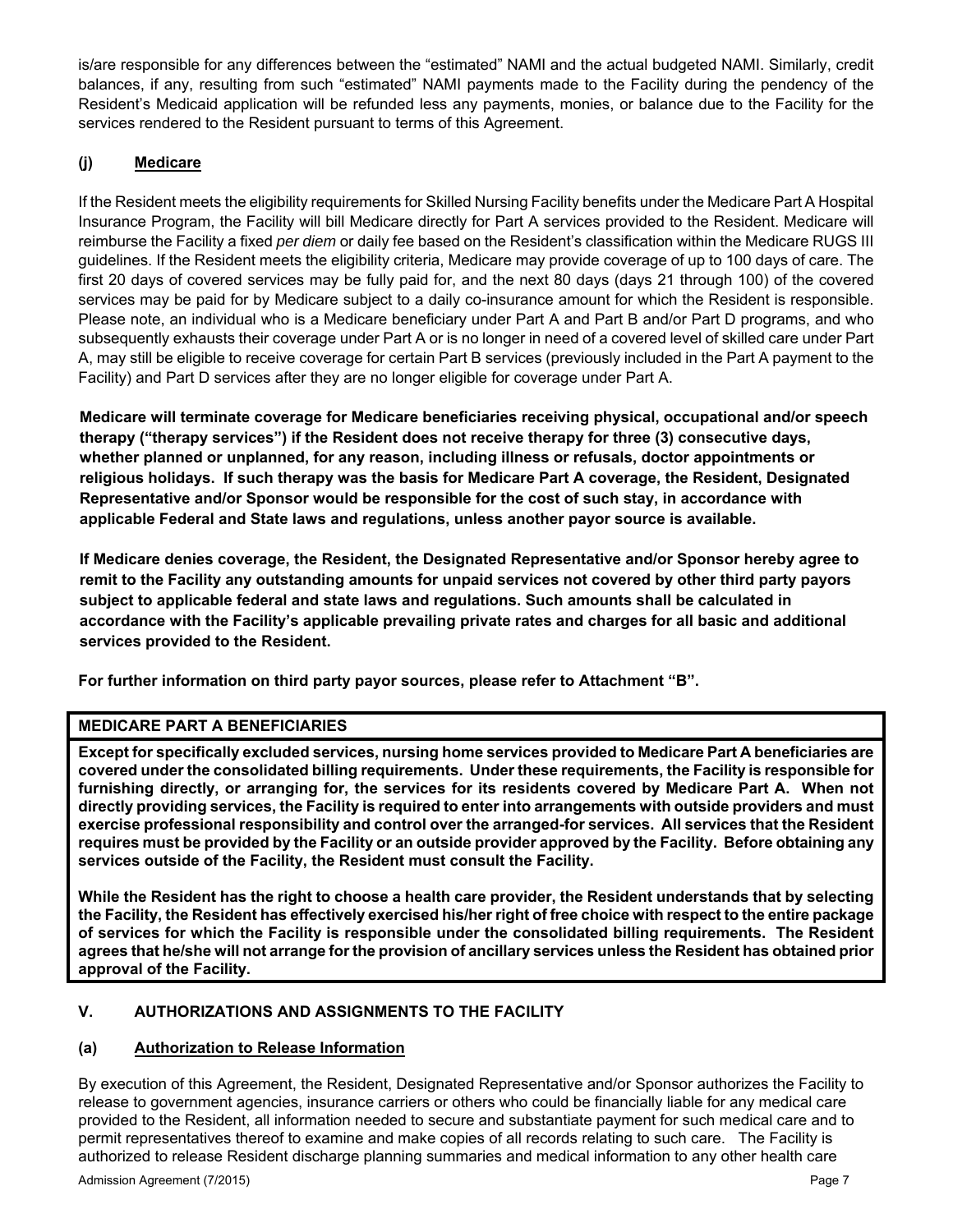institution or provider to which the Resident is transferred or from which the Resident is receiving care, and as otherwise required or permitted by law, throughout the Resident's stay at the Facility and thereafter if required or permitted by law.

# **(b) Assignment of Benefits and Authorization to Pursue Third-Party Payment**

By execution of this Agreement, the Resident, Designated Representative and/or Sponsor hereby assign to the Facility any and all applicable insurance benefits and other third-party payment sources to the extent required by the Facility to secure reimbursement for the care provided to the Resident. The Resident, Designated Representative and/or Sponsor authorize the Facility to seek and obtain all information and documentation necessary for the processing of any thirdparty claim(s).

## **(c) Authorization to Obtain Records, Statements and Documents**

By execution of this Agreement, the Resident, Designated Representative and/or Sponsor authorizes the Facility to obtain from financial institutions, including, but not limited to, banks, insurance companies, broker and credit unions, and government agencies, such as the Social Security Administration and Department of Social Services, records, statements, correspondence and other documents pertaining to the Resident for the purposes of, including but not limited to, securing payment to the Facility.

# **(d) Authorization to Represent Resident Regarding Medicaid**

By execution of this Agreement, the Facility shall be authorized to have access to the Resident's Medicaid file and to act on behalf of the Resident in connection with any and all matters involving Medicaid, including, but not limited to, applying for and representing the Resident in connection with such application for benefits. If the Resident designates and the Facility so elects then the Facility shall also represent the Resident in an administrative appeal regarding an adverse Medicaid determination up to and including an Administrative Fair Hearing.

# **(e) Authorization to Take Resident's Photograph**

By execution of this Agreement, the Resident, Designated Representative and/or Sponsor authorize the Facility to take and keep a photograph of the Resident for identification purposes. All such photographs shall become part of the Resident's file at the Facility.

## **(f) Public Relations Release Form**

By execution of this Agreement, the Facility shall be authorized to take and use photographs of the Resident during the normal routine of activities and/or events at the Facility, which photographs may be used for the purpose of marketing, publicity, social media, and advertising, including but not limited to web content, Instagram and Facebook. By execution of this Agreement, the Resident, Designated Representative and/or Sponsor understand that there will be no remuneration or compensation for any such use. All such photographs, images and stories regarding such activities and/or events will be used and displayed with discretion by the Facility carefully respecting the Resident's rights.

# **(g) Authorization to Search Resident's Room**

By execution of this Agreement, the Resident, Designated Representative and/or Sponsor hereby authorize the Facility to enter and search the Resident's room as it deems necessary. Facility staff may enter resident rooms to respond to health or safety concerns, enforce facility policies and procedures, to respond to a complaint, or to ensure that state and federal laws, rules and regulations are not being violated. Facility staff may repair any situation that is considered necessary by Facility staff.

## **(h) Security Cameras**

Security cameras have been installed throughout the Facility; however, they will not routinely be used in areas where there is an expectation of privacy, such as restrooms or patient care areas.

## **(i) Camera Use Throughout the Facility**

Taking pictures and videos of other residents and/or staff may violate their privacy rights and may subject you to legal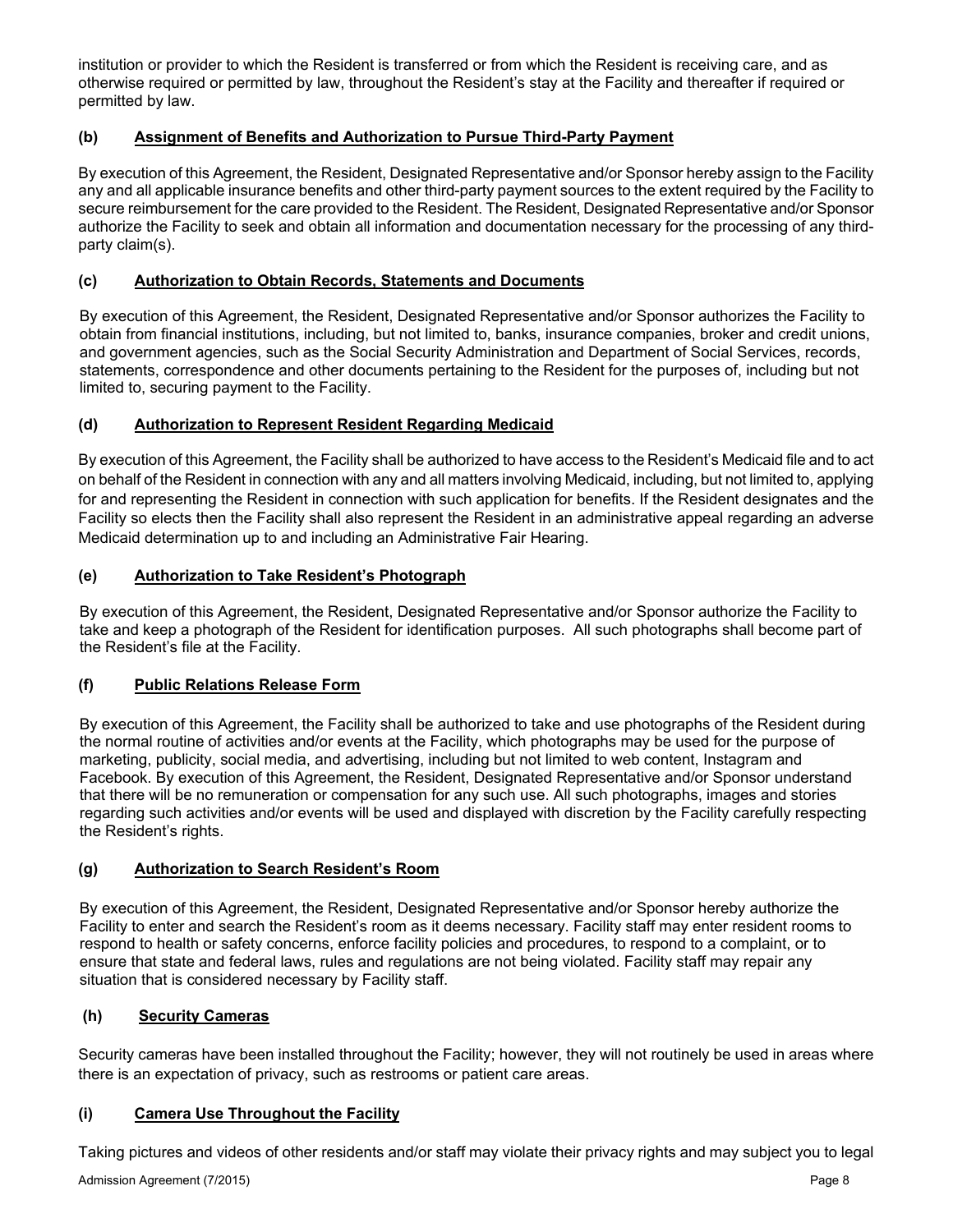action, including but not limited to, civil and monetary damages. Accordingly, taking pictures and/or video at the Facility is strictly prohibited without prior administrative authorization.

# **VI. TEMPORARY ABSENCE** (also referred to as "bed hold" or "bed leave")

If the Resident leaves the Facility due to hospitalization or a therapeutic leave, the Facility shall NOT be obligated to hold the Resident's bed available until his or her return, unless prior arrangements have been made for a bed hold pursuant to the Facility's "Bed Hold Reservation Policy and Procedure" and pursuant to applicable law. In the absence of a bed hold, the Resident **is not guaranteed readmission unless the resident is eligible for Medicaid and requires the services provided by the Facility. However, the Resident may be placed in any appropriate bed in a semi-private room in the Facility at the time of his or her return from hospitalization or therapeutic leave provided a bed is available and the Resident's admission is appropriate and meets the readmission requirements of the Facility.** 

Before a Resident is transferred to a hospital, the attending physician or a Facility designee will inform the Designated Representative, Sponsor or other responsible family member accordingly, except in an extreme emergency, when the Facility staff has tried but has been unable to reach the Designated Representative, Sponsor or family member. In that circumstance, the Designated Representative, Sponsor or family member will be forwarded a letter restating when and where the Resident was transferred and restating the Facility's bed hold policy and procedure.

**(a) Private Pay Residents** who elect to retain a bed in the Facility during a period of hospitalization or therapeutic leave may do so by notifying the Admission Department and signing a bed hold reservation form with the Admission Department stating their intent to hold, and pay for the bed at the Facility's private pay rate, and continuing payment at the private pay rate. The bed hold will be in effect until the Facility received written notice of discontinuance by the Resident/Designated Representative or payment if discontinued.

**(b) Medicare Residents** are not entitled to reimbursement for Bed Hold or Therapeutic Leave under the Medicare Program. Medicare Residents who are absent from the Facility past twelve (12) midnight on any given day are deemed to be discharged from the Facility. However, a Medicare Resident may elect to retain his/her bed in the Facility by following the Private Pay Resident Bed Reservation policy above.

**(c) Medicaid Recipients: Medicaid regulations provide that when a Medicaid recipient has been a resident in the Facility for a minimum of thirty (30) days and the Facility's vacancy rate is less than five (5%) percent, the Resident's bed will be reserved for: (1) Residents under 21 years of age for temporary hospitalization and therapeutic leave; (2) Residents 21 and over who are receiving hospice services for temporary hospitalization. The Medicaid bed hold is limited for fourteen (14) days in any twelve (12) month period; (3) Residents 21 and over for non-hospitalization therapeutic leaves of absence ("Therapeutic Leave"). The Medicaid bed hold for Therapeutic Leave is limited to ten (10) days in a twelve (12) month period.** 

**There is no Medicaid paid bed hold for a Resident 21 years of age or older who is temporarily hospitalized unless such Resident is receiving hospice services within the Facility.** 

**Medicaid recipients who do not meet the bed hold eligibility requirements, who do not have a paid bed hold, whose bed hold has expired or has been terminated, may elect to reserve/hold the same bed in the Facility by notifying the Admission Department and signing a bed hold reservation form with the Admission Department stating their intent to hold, and pay for, the bed at the Facility's private pay rate.** 

**In the absence of a bed hold, a Medicaid resident, has the right to, and will be given priority for readmission when an appropriate bed in a semi-private room becomes available if the Resident requires the services provided by the Facility and is eligible for Medicaid nursing home services, unless there are special circumstances which would preclude the Resident's return.** 

**For additional information, please contact our Admissions Department, Monday through Friday from 9 am to 5pm.** 

## **(d) Hold Harmless**

During any leave of absence or "out on pass" absence from the Facility, the Resident shall be solely responsible and hereby releases and holds harmless Facility, its partners, shareholders, directors, officers, employees and/or agents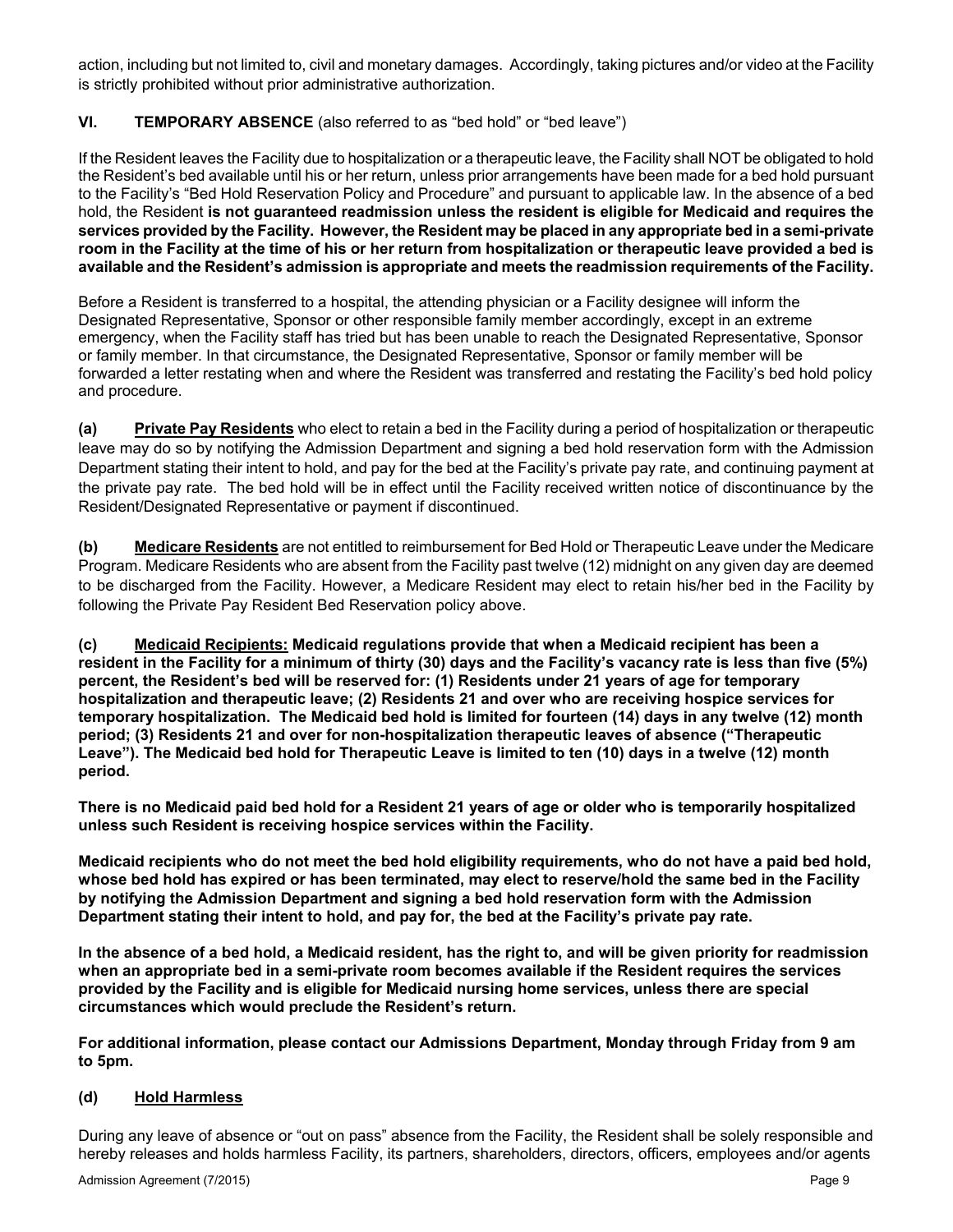from and against any and all responsibility or liability (including attorneys' fees and expenses) relating to the welfare of the Resident, for injury, death or damage to loss of any property, including but not limited to personal property, removed from the Facility by the Resident, Designated Representative, Sponsor, family member or friend of the Resident, or any other person or party authorized by the Resident, Designated Representative and/or Sponsor to remove such property.

# **VII. DISCHARGE, TRANSFER AND INTRA-FACILITY ROOM CHANGES**

## **(a) Involuntary Discharge for Non-Payment**

To the extent authorized by applicable law, the Facility reserves the right to discharge the Resident if the Resident, Designated Representative and/or Sponsor fail to pay for, or secure third-party coverage of the Resident's care at the Facility.

## **(b) Involuntary Discharge for Non-Financial Matters**

The Facility may transfer or discharge the Resident if the transfer or discharge is necessary for the Resident's welfare and/or for any other reason permitted by applicable law.

## **The Resident will be informed of his or her due process rights in the event that the Facility initiates a transfer or discharge and may appeal the Facility's determination in accordance with applicable regulations.**

## **(c) Voluntary Discharge**

If the Resident no longer requires the services provided by the Facility, or voluntarily wishes to be discharged, the Resident, Designated Representative, Sponsor and Facility will cooperate in the development and implementation of a safe, appropriate, and timely discharge plan.

## **(d) Intra-Facility Room Change**

The Facility makes all resident room assignments. The Facility reserves the right to transfer the Resident to a new room on an as-needed basis, consistent with applicable law. Residents that are admitted as sub-acute residents who subsequently become long term residents will be the subject of an intra-facility transfer to rooms that are better suited for long term residents. By execution of this Agreement the Resident understands and agrees that if he/she, or any third party payor, no longer pays the private rate covering the private room or upon Medicaid coverage, he/she will move to a semi-private room if requested by the Facility unless the provision of a private room is medically necessary. The Facility may also initiate a room change for medical or social reasons consistent with applicable law and the Resident's rights. In the event that a Resident not requiring sub-acute care is placed on the sub-acute unit, it is understood that a room change will be implemented as soon as a room becomes available elsewhere in the Facility.

## **VIII. RESIDENT'S PERSONAL PROPERTY**

The Resident has the option of keeping valuable personal property (such as jewelry, money and clothing) in a locked drawer in his or her room, or to request the Facility to hold such property for safekeeping. The Facility will NOT be liable for the loss of the Resident's property that is kept in the Resident's room. It shall be the sole responsibility of the Resident, Designated Representative and/or Sponsor to arrange for the disposition of the Resident's property upon discharge. Property left in the Facility for more than thirty (30) days after discharge will be disposed of at the discretion of the Facility.

In the event of an evacuation or transfer due to a disaster, whether natural or otherwise, the Facility will NOT be liable for any damage or loss of the Resident's property.

## **IX. RESIDENT'S PERSONAL BANK ACCOUNT**

The Resident, Designated Representative and/or Sponsor have the option to request that the Facility retain the Resident's personal funds. All funds over \$50.00 shall be kept in an interest-bearing account by the Facility. The Resident, Designated Representative and/or Sponsor will receive account statements on a quarterly basis, and all inquiries will be addressed in a timely fashion. The Resident, Designated Representative and/or Sponsor hereby agree to and acknowledge that upon the discharge of the Resident, and after any outstanding payments are made to the Facility, the account balance, if any, will be distributed to the Resident, Designated Representative, Sponsor, the Resident's estate and/or the Department of Social Services, as permitted by law. **Please initial one of the lines**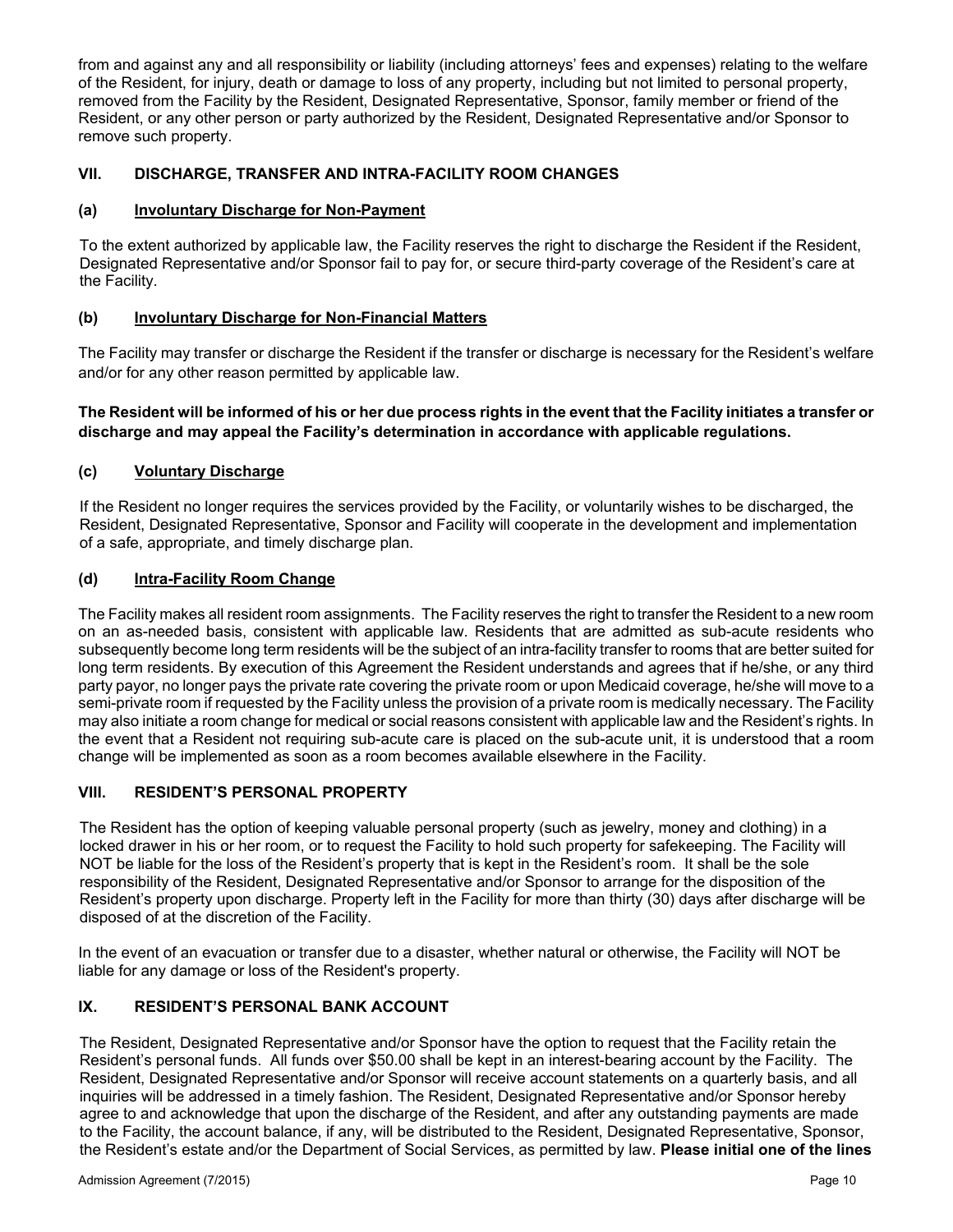#### **below**.

I wish to have the Facility retain my/the Resident's personal funds.

 $\cdot$  I do not wish to have the Facility retain my/the Resident's personal funds.

(**Please Note**: The Designated Representative and/or the Sponsor must have legal authorization to handle the Resident's funds should he/she choose to receive the funds directly. If not, the Designated Representative and/or Sponsor may purchase items on behalf of the Resident and be reimbursed upon presentation of adequate documentation to the Facility's Finance Department.)

# **X. SMOKING AND VAPING POLICY**

The Facility is committed to maintaining a smoke-free and vape-free environment. The Resident agrees that under no circumstances will he/she and/or his/her visitors smoke or vape anywhere on the grounds or in the buildings of the Facility, except in accordance with Facility policies and procedures, nor will he/she maintain or store any smoking or vaping material, electronic nicotine delivery systems or devices, oils, paraphernalia or other flammable, spark, smoke or vape producing device(s) in his/her room at the Facility. The use of spark producing devices is strictly prohibited except in designated areas of the Facility and in accordance with Facility policies and procedures. The Resident agrees to comply with the Facility's non-smoking and non-vaping policy.

# **XI. REFUNDS**

Upon a Resident's discharge, the Facility shall promptly and in not more than thirty (30) days from the date of such discharge, refund any monies held by Facility that are in excess of any payments, monies, or balance due to the Facility for the services rendered to the Resident pursuant to terms of this Agreement.

# **XII. GENERAL PROVISIONS**

**(a) Option For Binding Arbitration**: The Parties may agree that it is in their mutual interest to provide for a faster, less costly, and more confidential solution to disputes that may arise between them and hereby elect to execute the Binding Arbitration Agreement set forth in the attached Exhibit 1 hereby exercising their option for any and all disputes or controversies between them exceeding the jurisdictional threshold for small claims court to be resolved by final and binding arbitration. It is acknowledged that agreeing to binding arbitration is optional for each party and is not a condition for the Resident's admission to the Facility, or as a requirement to continue to receive care at the facility.

#### **By opting to participate in binding arbitration as indicated above, the Undersigned acknowledge that he/she/they are waiving the right to a trial by jury or a judge in a court of law, except for small claims court matters or as otherwise set forth above.**

**(b) Governing Law and Dispute Resolution**: This Agreement shall be governed by and construed in accordance with the laws of the State of New York, excluding, however, any provision which would impede the application of the Federal Arbitration Act. In the event the arbitration agreement is held to be void, unenforceable or the parties mutually agree to waive it, the parties agree that litigation arising hereunder shall be submitted to the exclusive jurisdiction of the state courts in the County of Westchester, State of New York or the United States District Court for the Southern District of New York, and that each party agrees to personal jurisdiction in such courts and waives any objection which he/she/it may have now or hereafter to the laying of the venue of such action or proceeding and irrevocably submits to the jurisdiction of any such court in any such suit, action or proceeding.

# **(c) Binding Effect**

This Agreement shall be binding on the parties, their heirs, administrators, distributees, successors and assignees.

# **(d) Continuation of This Agreement**

Temporary transfer of the Resident to another health care facility for medical or surgical treatment, or the Resident's authorized temporary absence from the Facility for any other purpose shall not terminate this Agreement. Upon the Resident's return and re-admission in accordance with the admission assessment criteria set by the New York State Department of Health and by the Facility, this Agreement shall continue in full force and effect. Should the Resident subsequently be re-admitted within one (1) year of the initial admission, if a new agreement is not executed, then this Agreement will be deemed to remain in full force and affect for such admission(s) subject to the then applicable daily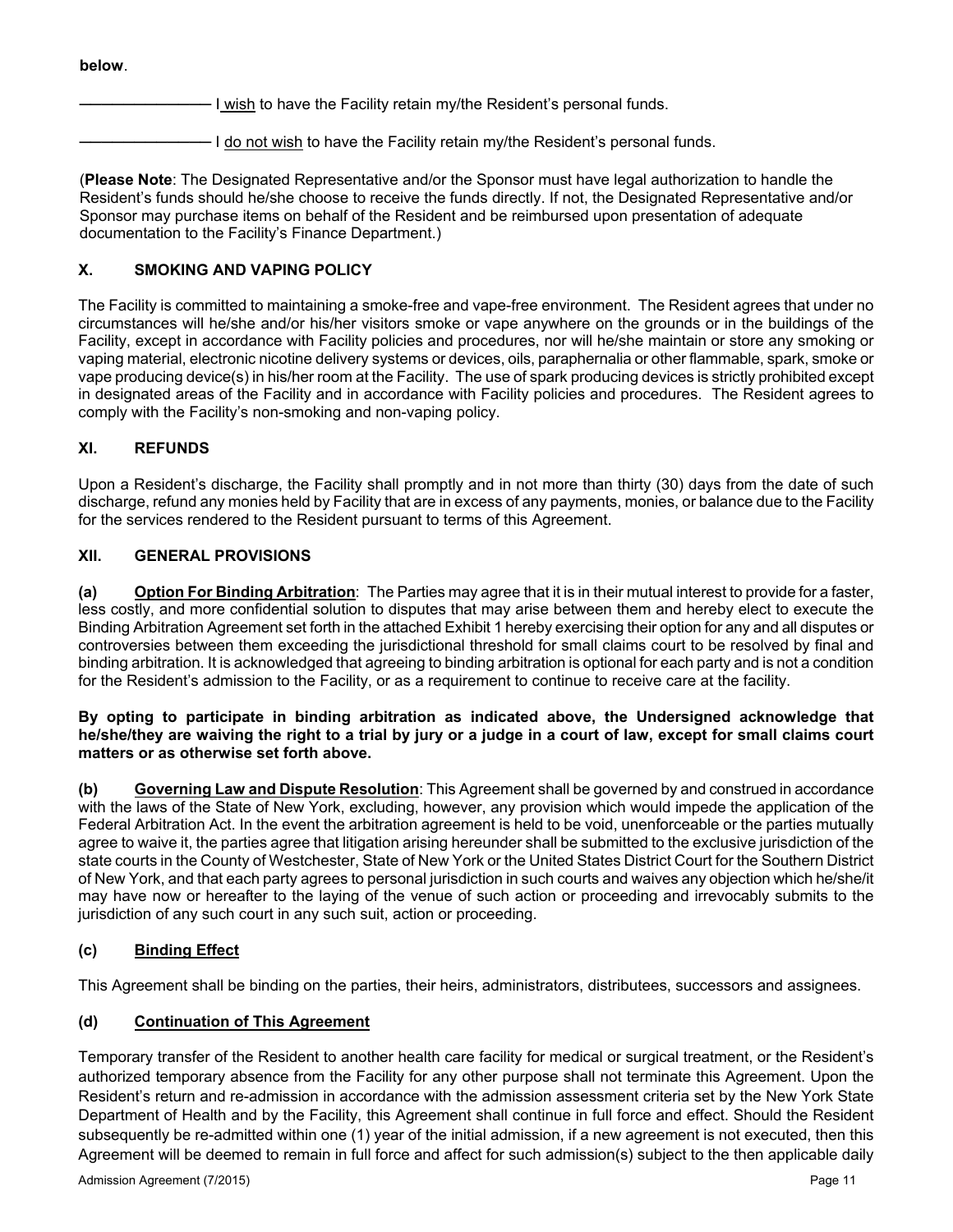rate.

# **(e) Entire Agreement**

This Agreement, including the attached Arbitration Agreement contains the entire understanding between the Resident and/or the Designated Representative and/or Sponsor and the Facility. This Agreement cannot be modified orally and any changes must be in writing, signed by the parties to this Agreement.

# **(f) Severability**

Should any provision in this Agreement be determined to be inconsistent with any applicable law or to be unenforceable, such provision will be deemed amended so as to render it legal and enforceable and to give effect to the intent of the provision; however, if any provision cannot be so amended, it shall be deemed deleted from this Agreement without affecting or impairing any other part of this Agreement.

## **(g) Counterparts**

For the convenience of the parties hereto, this Agreement may be executed in counterparts and all such counterparts shall together constitute the same Agreement.

## **(h) Relationship between Parties**

Execution of this Agreement is not intended, nor shall it be deemed, to create a landlord-tenant relationship between the Facility and the Resident.

#### **(i) Section Headings**

The section headings used herein are for convenience of reference only and shall not limit or otherwise affect any of the terms or provisions hereof.

## **(j) Non-Discrimination**

**IN ACCORDANCE WITH STATE AND FEDERAL LAW, INCLUDING THE PROVISIONS OF TITLE VI OF THE CIVIL RIGHTS ACT OF 1964, SECTION 504 OF THE REHABILITATION ACT OF 1973, THE AGE DISCRIMINATION ACT OF 1975, AND THE REGULATIONS OF THE U.S. DEPARTMENT OF HEALTH AND HUMAN SERVICES ISSUED PURSUANT TO THE ACTS, TITLE 45 CODE OF FEDERAL REGULATIONS PART 80, 84, AND 91, NO PERSON SHALL, ON GROUNDS OF RACE, COLOR, CREED, NATIONAL ORIGIN, SEX OR SEXUAL ORIENTATION, RELIGION, OR DISABILITY, AGE, MARITAL STATUS, BLINDNESS, SOURCE OF PAYMENT OR SPONSORSHIP, BE EXCLUDED FROM PARTICIPATION IN, BE DENIED THE BENEFITS OF, OR BE OTHERWISE SUBJECTED TO DISCRIMINATION UNDER ANY PROGRAM OR ACTIVITY PROVIDED BY THE FACILITY, INCLUDING BUT NOT LIMITED TO, THE ADMISSION, CARE AND RETENTION OF RESIDENTS.**

 **REMAINDER OF PAGE LEFT BLANK INTENTIONALLY**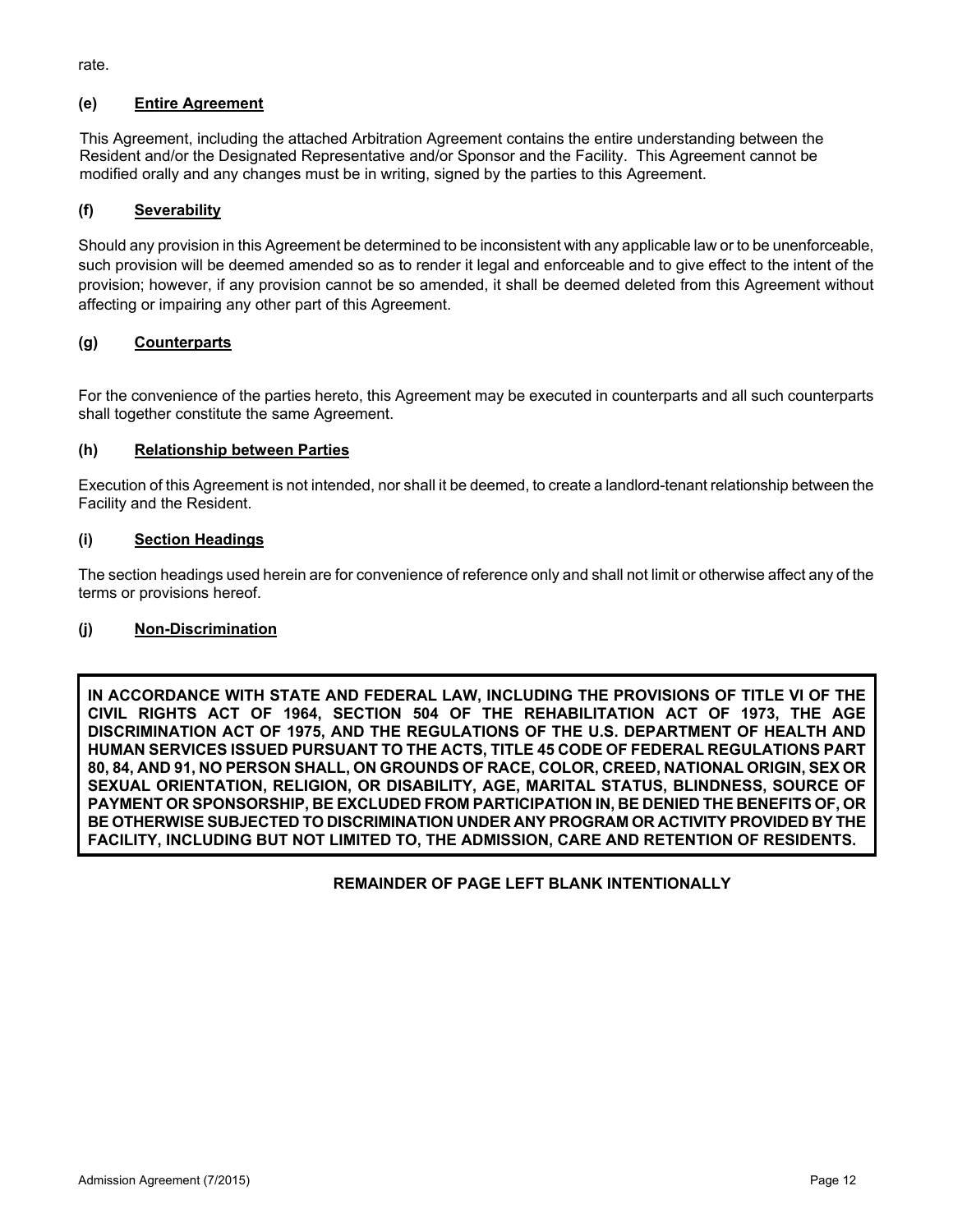**By execution of this Agreement, the Resident, Designated Representative and/or Sponsor acknowledge receipt of the following documents and information:**

- **1.** Arbitration Agreement
- **2.** Schedule of Coverage and Fees for Ancillary Services
- **3.** Medicare and Medicaid Eligibility Information
- **4.** Welcome Booklet & Resident Information Guide; Statement of Resident's Rights and Facility Responsibilities
- **5.** Policies and Procedures for Residents
- **6.** Facility Information Sheet (Attending Physician's name, address and telephone number; Grievance Policy including the New York State Department of Health "Hot Line" telephone number and the New York State Office of Aging Ombudsman Program)
- **7.** Advance Directive Information (Summary of Facility's Policy; Planning in Advance for Your Medical Treatment; Do Not Resuscitate Orders: A Guide for Residents and Families; Appointing Your Health Care Agent: New York State's Health Care Proxy Law)
- **8.** Statement Regarding the Use of the Medicare Minimum Data Set (MDS) and the Privacy Act of 1974
- **9.** Notice of Privacy Practices for Protected Health Information

REPRESENTATIVE

- **10.** HIPAA Authorization Form
- **11.** Medicare Signature on File Form

#### **THE UNDERSIGNED HAVE READ, UNDERSTAND AND AGREE TO BE LEGALLY BOUND BY THE TERMS AND CONDITIONS AS SET FORTH HEREIN, AND IN ALL ADDENDA TO THIS AGREEMENT.**

#### **ACCEPTED AND AGREED:**

| Date        | Signature of RESIDENT*                                           | <b>Print Name</b>                                                                                                       |  |
|-------------|------------------------------------------------------------------|-------------------------------------------------------------------------------------------------------------------------|--|
| Date        | Signature of WITNESS                                             | <b>Print Name</b>                                                                                                       |  |
|             |                                                                  | * If Resident is unable to sign due to physical limitations, Resident should affix an "X" in the presence of a witness. |  |
| Date        | Signature of DESIGNATED<br><b>REPRESENTATIVE</b>                 | <b>Print Name</b>                                                                                                       |  |
| <b>DATE</b> | SIGNATURE OF SPONSOR<br><b>WORKMEN'S CIRCLE MULTICARE CENTER</b> | <b>PRINT NAME</b>                                                                                                       |  |
| Date        | Signature of FACILITY'S                                          | <b>Print Name and Title</b>                                                                                             |  |

Admission Agreement (7/2015) **Page 13**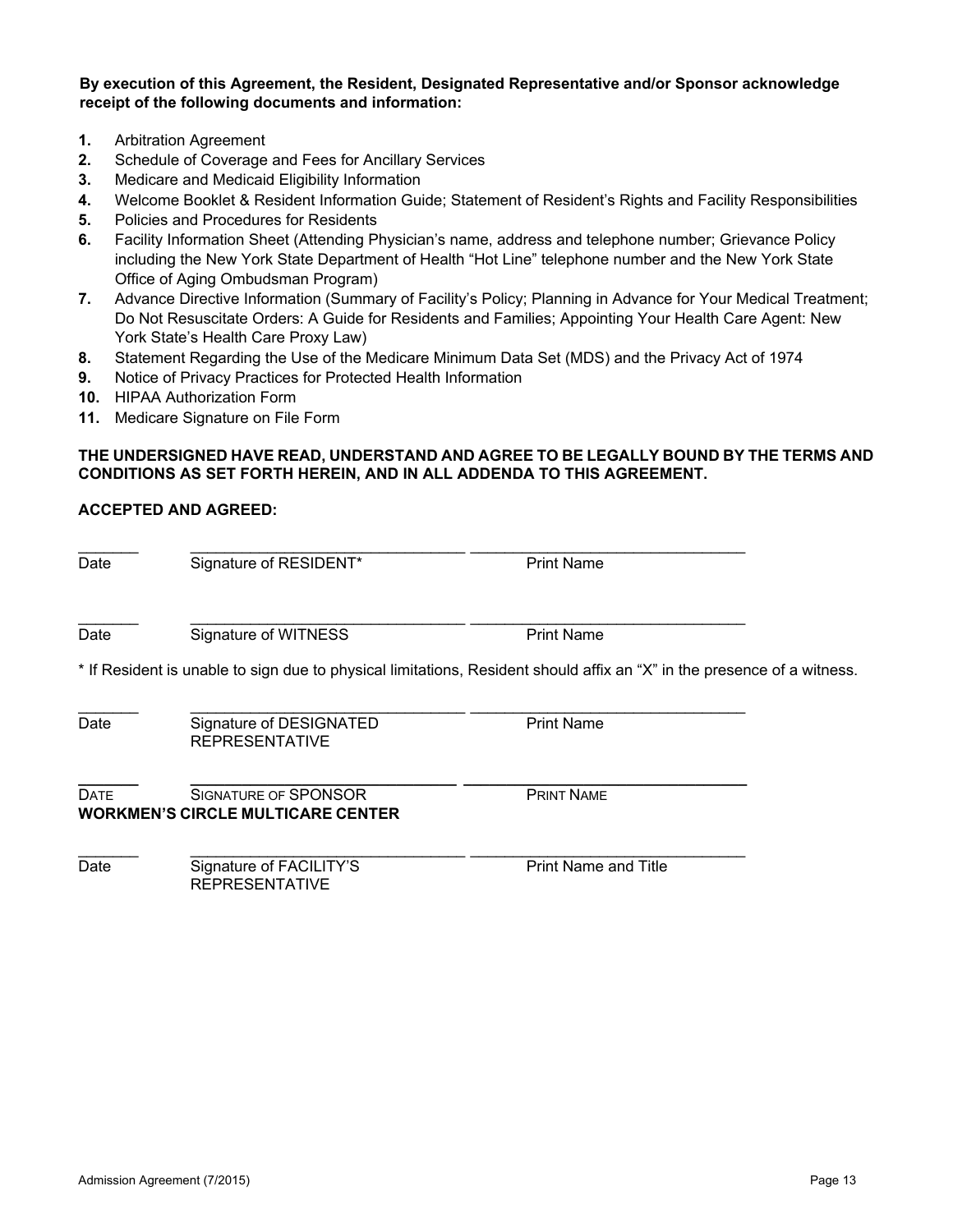#### **Medicare Assignment of Benefits Form Signature on File (SOF)**

Date: \_\_\_\_\_\_\_\_\_\_\_\_\_

Name of Resident \_\_\_\_\_\_\_\_\_\_\_\_\_\_\_\_\_\_\_ Date of Admission \_\_\_\_\_\_\_\_\_\_\_\_\_\_\_\_\_\_

HICN (Medicare) # \_\_\_\_\_\_\_\_\_\_\_\_\_\_\_\_\_\_\_\_\_\_\_\_\_\_\_\_

I request that payment of authorized Medicare benefits be made on my behalf to WORKMEN'S CIRCLE MULTICARE CENTER, for any services furnished to me at that facility. I authorize any holder of medical or other information concerning me to release to the Centers for Medicare and Medicaid Services (CMS) and its agents any information needed to determine these benefits or benefits for related services.

WITNESS: RESIDENT/DESIGNATED REP/SPONSOR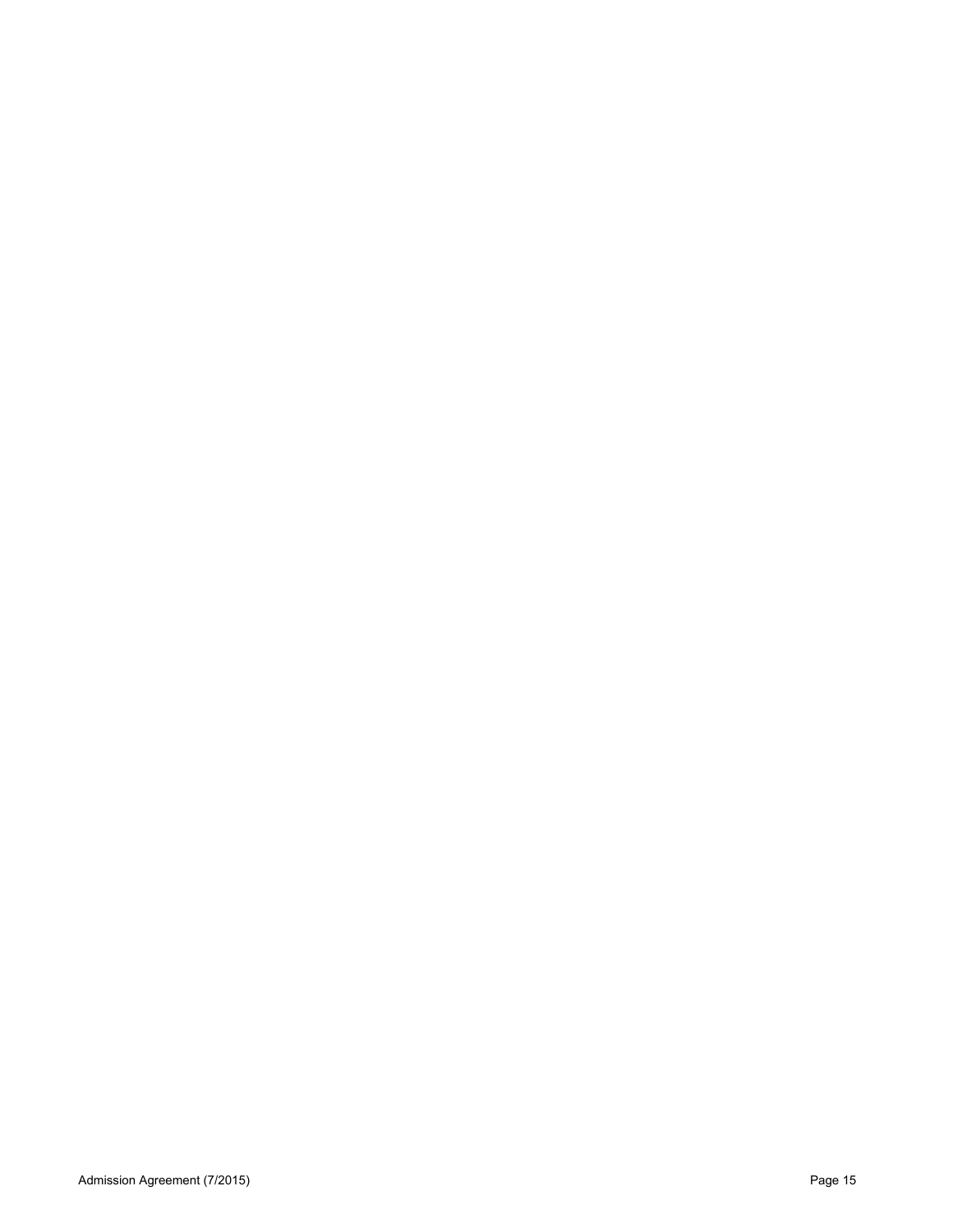#### EXHIBIT 1 – VOLUNTARY BINDING ARBITRATION AGREEMENT

The parties (the "Parties") to this binding arbitration agreement (the "Arbitration Agreement") are the "Resident" or "Resident's Designated Representative" (collectively, the "Resident") and Workmen's Circle Multicare Center and its individual owners (collectively, the "Facility").

The Parties believe that it is in their mutual interest to provide for a faster, less costly, and more confidential solution to disputes that may arise between them. Accordingly, the Parties agree as follows:

All disputes and disagreements between the Facility and the Patient/Resident and between the Facility and the Designated Representative and/or Sponsor (as those Parties are indicated below) (or their respective successors, assigns, agents or representatives) arising out of or relating to the Admission Agreement or its enforcement or interpretation or to the services provided by Facility to the Patient/Resident, including, without limitation, any claim for payment (exceeding the jurisdiction of the small claims court), nonpayment or refund for services rendered to the Resident by the Facility, violations of any right granted to the Resident by statute, common law, or by the Admission Agreement, breach of contract, fraud, deceptive trade practices, misrepresentation, negligence, gross negligence, malpractice, wrongful death, and any other claim, whether sounding in tort, contract, or otherwise shall be submitted to binding arbitration in accordance with the Rules of the American Health Law Association then in effect. The arbitration shall take place in a venue that is convenient to both the Facility and the Resident and/or Designated Representative and/or Sponsor. In the event the parties cannot select a mutually convenient venue, then venue shall be selected by the arbitrator. The arbitrator shall be neutral and agreed upon by both the Facility and the Resident, and/or Designated Representative and/or Sponsor and shall have the authority to issue any appropriate relief, including interlocutory and final injunctive relief. If the parties cannot select a mutually agreeable arbitrator, then the parties shall agree to select one (1) arbitrator from NAMS, JAMS, or Resolute and if the parties cannot agree on a single arbitrator, they can be given a list from the company and strike out those arbitrators who are objectionable. If either party declines and/or does not participate in the process of selecting an arbitrator or arbitrators on a timely basis, then the selection(s) by the participating party will stand. The arbitrator's award shall be binding on the Parties and conclusive and may be entered as a judgment in a court of competent jurisdiction, subject to each party's right to submit motions for reconsideration and/or appeal, as authorized by the arbitration group. Each Party shall undertake to keep confidential all awards and orders in the arbitration, as well as all information and materials in the arbitration proceedings not otherwise in the public domain, unless disclosure is required by law or is necessary for the enforcement of a Party's legal rights. While an arbitration proceeding is ongoing, the Facility, Resident, Designated Representative and/or Sponsor shall continue to perform their respective obligations under the Admission Agreement for so long as the Resident resides at the Facility. Notwithstanding anything herein to the contrary, a panel of three (3) arbitrators shall be selected for all claims related to neglect, abuse, malpractice and negligence.

The Parties agree that no arbitration proceeding hereunder shall be certified as a class action or proceed as a class action. The Parties further agree that the arbitrator shall not be permitted to award or consider punitive damages or attorney fees except to the extent permitted by applicable state law, if any.

The Parties agree to split all fees relative to the arbitration process.

The Resident and/or Designated Representative and/or Sponsor is not prohibited or discouraged from communicating with federal, state, or local officials, including federal or state surveyors, other federal or state health department employees or representatives of the Office of the State Long Term Care Ombudsman.

The arbitrator shall have exclusive authority to resolve any dispute relating to the interpretation, applicability, enforceability, or formation of this Arbitration Agreement, including, but not limited to, any claim that all or any part of this agreement is void or voidable. If any provision of this Arbitration Agreement is determined to be invalid or unenforceable, in whole or in part, the remaining provisions remain in full force and effect.

The Resident, Designated Representative and/or Sponsor have the right to opt out or rescind this agreement to arbitrate by providing written notice of his or her intention to do so to the Facility within thirty (30) calendar days of the execution of the Arbitration Agreement by the Resident and/or the Designated Representative and/or the Sponsor. The Resident, Designated Representative and/or Sponsor do not need to sign this Arbitration Agreement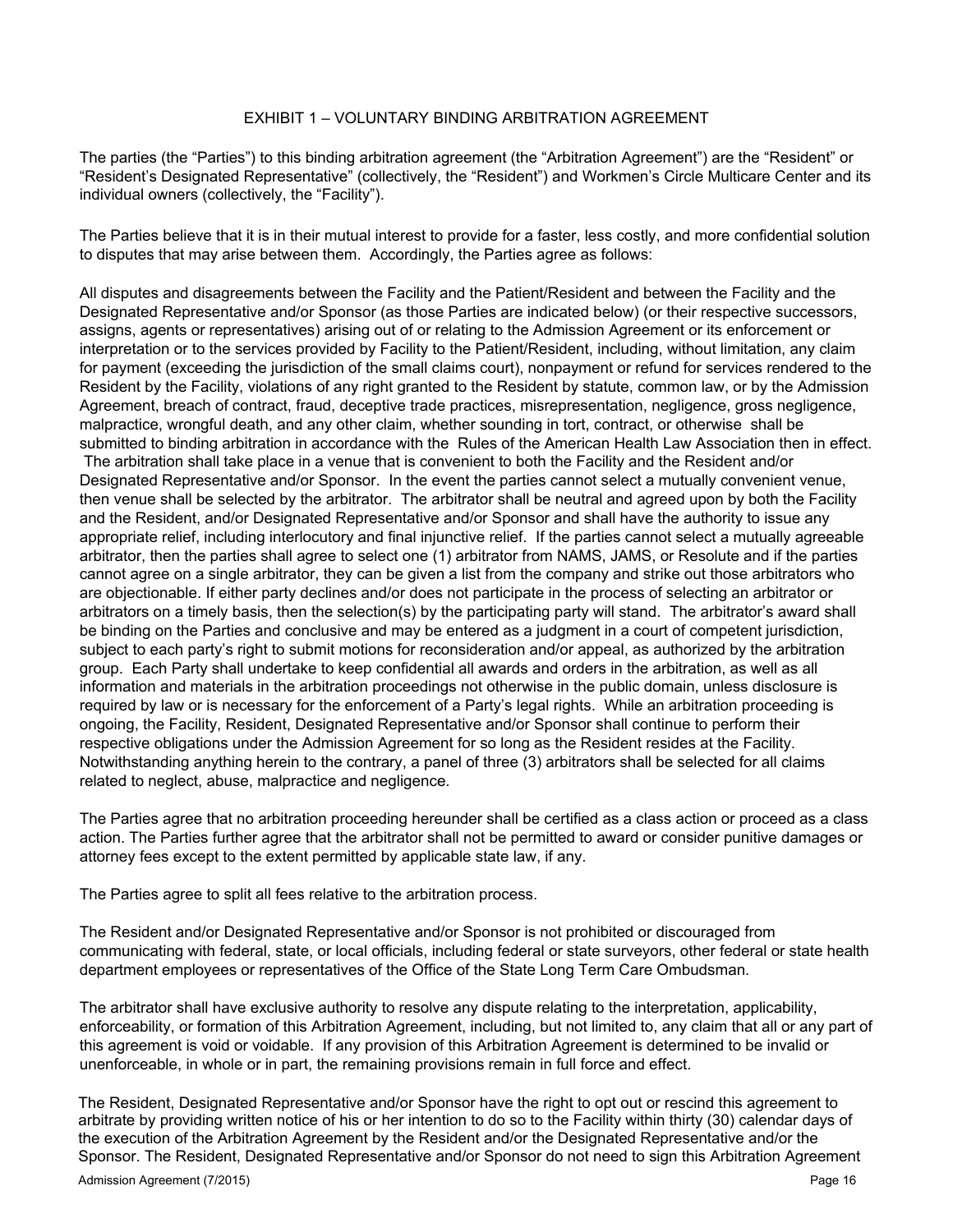as a condition of admission to, or as a requirement to continue to receive care at the Facility. In the event that the Parties opt for arbitration, the Facility will retain copies of the signed Arbitration Agreement for binding arbitration and the arbitrator's final decision for five years after the resolution of any dispute resolved through arbitration and make the documents available or inspection upon request by CMS or its designee.

**This Arbitration Agreement does not constitute a waiver of any immunities provided to the Facility by operation of law, including but not limited to New York Public Health Law Section 3082.** 

**By opting to participate in binding Arbitration, the undersigned acknowledge that he/she/they are waiving the right to a trial by jury or a judge in a court of law, except for small claims court matters.**

**BY SIGNING BELOW, THE UNDERSIGNED ACCEPT, AGREE, AND ACKNOWLEDGE THEIR UNDERSTANDING OF THIS AGREEMENT TO ARBITRATE AND CONFIRM THAT THIS AGREEMENT TO ARBITRATE WAS EXPLAINED TO THE RESIDENT AND/OR DESIGNATED REPRESENTATIVE AND/OR SPONSOR IN A FORM AND MANNER THAT HE OR SHE UNDERSTANDS, INCLUDING IN A LANGUAGE THAT HE OR SHE UNDERSTANDS, AND THAT THE RESIDENT AND/ORDESIGNATED REPRESENTATIVE AND/OR SPONSOR ACKNOWLEDGES THAT HE OR SHE UNDERSTANDS THIS ABITRATION AGREEMENT.** 

| Date                                     | Signature of RESIDENT*                                                                                                  | <b>Print Name</b>     |  |  |  |  |
|------------------------------------------|-------------------------------------------------------------------------------------------------------------------------|-----------------------|--|--|--|--|
| Date                                     | Signature of WITNESS                                                                                                    | <b>Print Name</b>     |  |  |  |  |
|                                          | * If Resident is unable to sign due to physical limitations, Resident should affix an "X" in the presence of a witness. |                       |  |  |  |  |
| Date                                     | Signature of DESIGNATED REPRESENTATIVE Print Name:                                                                      |                       |  |  |  |  |
| Date                                     | Signature of SPONSOR                                                                                                    | <b>Print Name</b>     |  |  |  |  |
| Date                                     | Signature of Translator                                                                                                 | <b>Print Name</b>     |  |  |  |  |
| Initial if Translator Not Needed         |                                                                                                                         |                       |  |  |  |  |
| <b>WORKMEN'S CIRCLE MULTICARE CENTER</b> |                                                                                                                         |                       |  |  |  |  |
|                                          | Date Signature of FACILITY'S REPRESENTATIVE                                                                             | Print Name and Title: |  |  |  |  |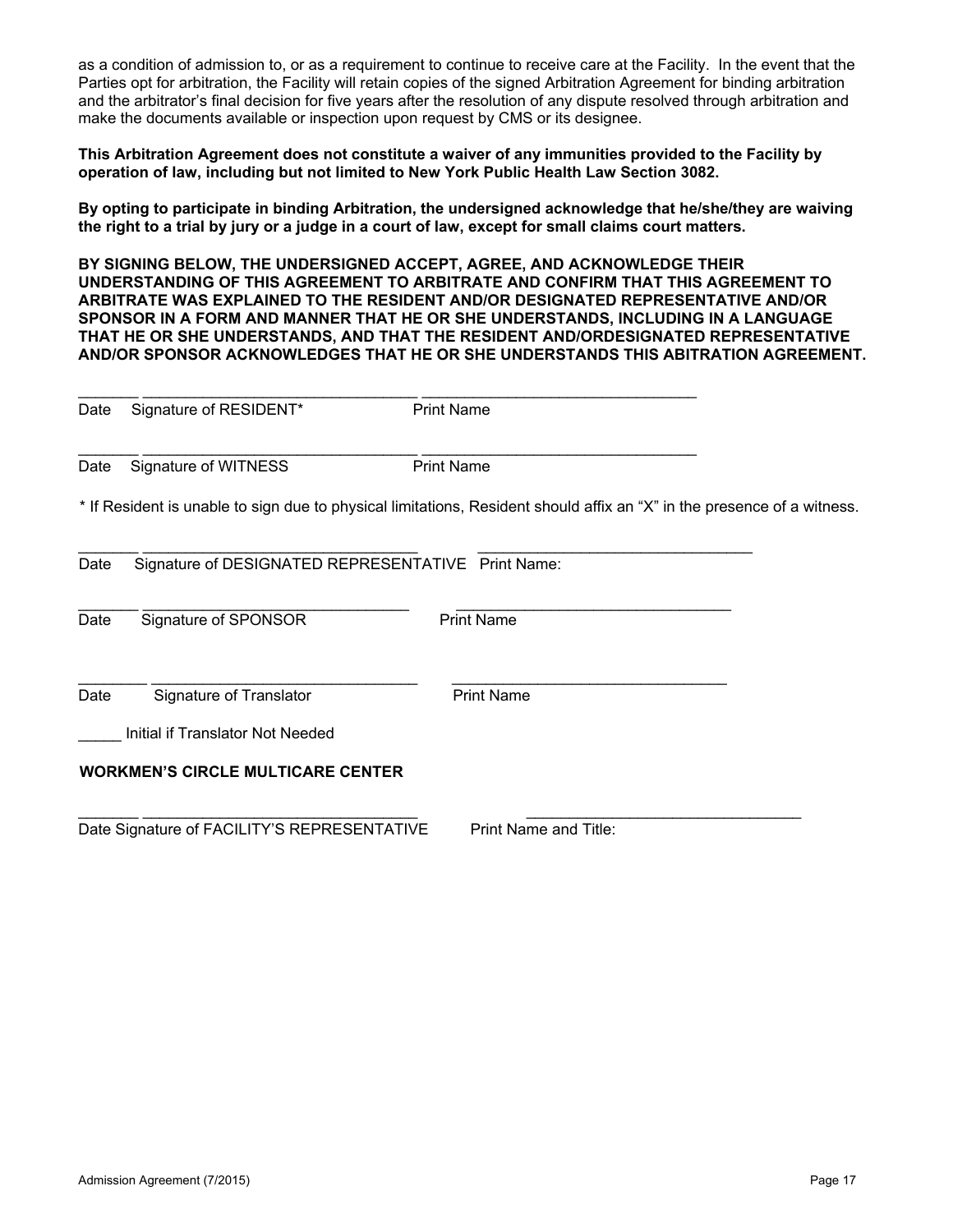#### **EXHIBIT 2**

#### **AGREEMENT TO ASSIST RESIDENT WITH FINANCIAL MATTERS**

#### **THIS DOCUMENT CONSTITUTES AN ENFORCEABLE CONTRACT BETWEEN THE RESIDENT'S FINANCIAL AGENT AND THE NURSING HOME. IF THERE IS ANYTHING IN THIS CONTRACT THAT YOU DO NOT UNDERSTAND, CONSULT AN ATTORNEY BEFORE SIGNING.**

AGREEMENT made on  $\blacksquare$  between WORKMEN'S CIRCLE MULTICARE CENTER (hereinafter referred to as the "Facility") and \_\_\_\_\_\_\_\_\_\_\_\_\_\_\_\_\_\_\_\_\_\_\_\_\_\_\_ (hereinafter referred to as the "Financial Agent,") residing at

| concerning the admission of  | (hereinafter referred to as the |
|------------------------------|---------------------------------|
| "Resident") to the Facility. |                                 |

#### **1. THE FINANCIAL AGENT.**

**1.1** A "FINANCIAL AGENT" is the Designated Representative and/or Sponsor of the Resident and is an individual that has legal access to the Resident's income, assets or resources that can be used to pay for the care provided by the Facility. A Resident may have more than one Financial Agent and the Facility is entitled pursuant to federal and state regulations to require each individual with such access to execute this Financial Agent Personal Agreement. An individual that has executed the Resident's Admission Agreement as the Designated Representative and/or Sponsor is also considered a Financial Agent.

**1.2** "LEGAL ACCESS" may include, but is not limited to, being designated as the Resident's agent by a Power of Attorney, as a Representative Payee on the Resident's Pension or Social Security benefits, a joint-tenant on real property, a co-owner of personal property, joint account holder, appointment as a Guardian or Conservator.

#### **2. REPRESENTATIONS BY FINANCIAL AGENT.**

- **2.1** The Financial Agent acknowledges that the Resident has applied for admission at, or been admitted to, the Facility, subject to the Resident's obligation under the Admission Agreement to ensure continuity of payment out of the Resident's income, assets and resources.
- **2.2** The Financial Agent acknowledges that the Resident directs the Financial Agent to comply with the Resident's obligations under the Admission Agreement, including the obligation to safeguard the Resident's income, assets and resources and to use them to pay for the Resident's care at the Facility.
- **2.3** The Financial Agent wishes to assist the Resident and to facilitate the Resident's admission to, or continued stay at, the Facility.

#### **3. OBLIGATIONS OF THE FINANCIAL AGENT.**

In consideration of the Facility's approval of the Resident's application for admission, or its retention of the Resident, and for other and further valuable consideration, the Financial Agent voluntarily agrees to provide the following assistance to the Facility:

- **3.1** Without incurring the obligation to pay for the cost of the Resident's care from the Financial Agent's own funds, the Financial Agent personally agrees to use his/her access to the Resident's income, assets and resources to aid the Resident in meeting his/her obligations under the terms of the Admission Agreement.
- **3.2** More specifically, the Financial Agent personally agrees to use his/her access to the Resident's income, assets or resources to ensure continued satisfaction of the Resident's payment obligations to the Facility and agrees not to use the Resident's income, assets or resources in such a way as to place the